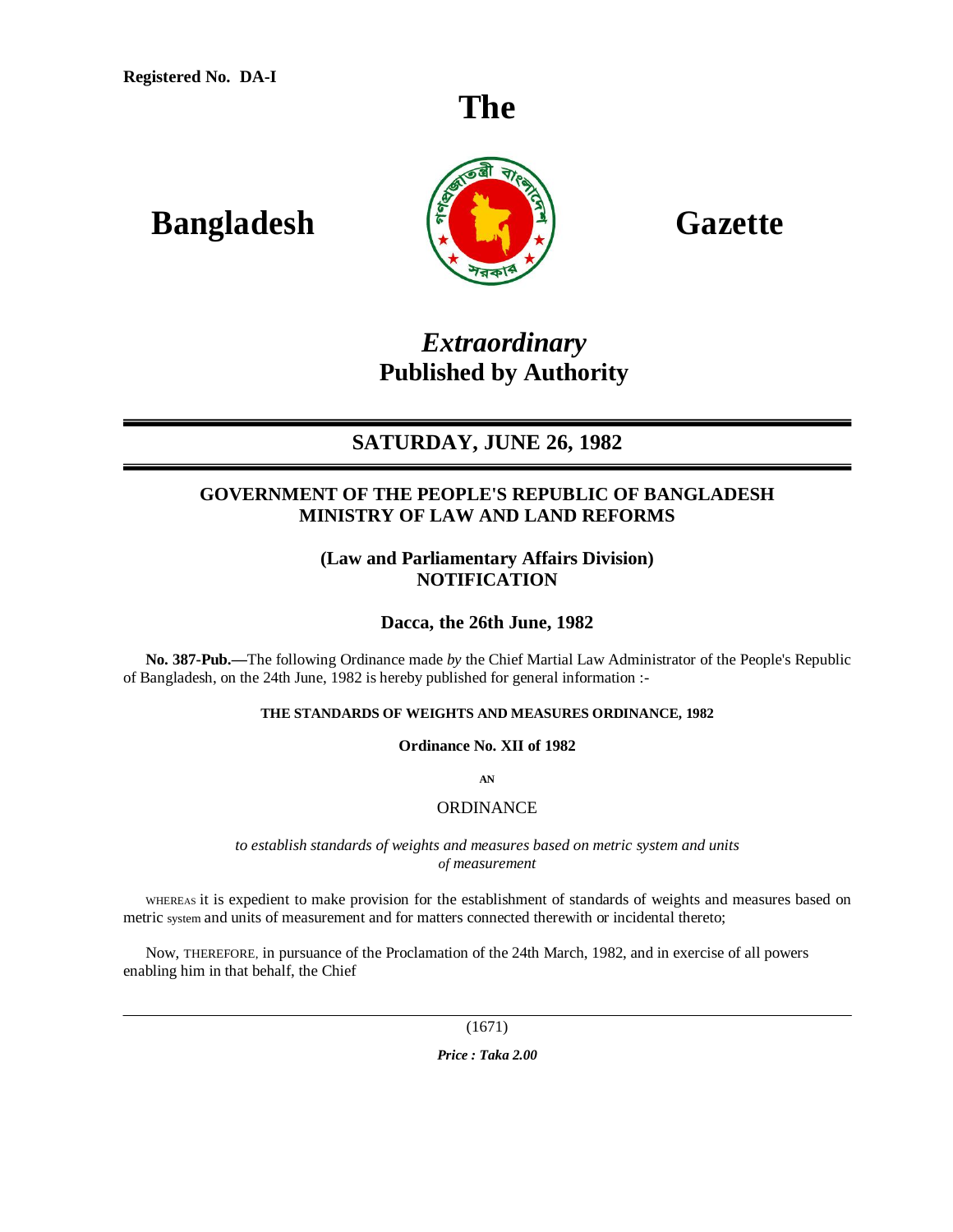Martial Law Administrator is pleased to make and promulgate the following ordinance :-

#### **PART I**

#### **PRELIMINARY**

1. **Short title and commencement.—(***1***)** This Ordinance may be called the Standards of Weights and Measures

Ordinance, 1982.

(2) It shall come into force on such date as the Government may, by notification in the official Gazette, appoint ; and different dates may be appointed for different

- (a) provisions of this Ordinance,
- (b) areas,
- (c) classes of goods,
- (d) classes of undertakings.
- (e) classes of weights and measures, Of'
- (f) classes of users of weights and measures, and any reference in any such provision to the commencement of this Ordinance shall he construed as a reference to the coming into force of that provision in such areas, or in respect of such classes of undertakings, goods, weights and measures or users of weights and measures \*in relation to which this Ordinance has been brought into force.,

2. **Definitions.**—In this Ordinance, unless there is anything repugnant in' the subject or context,—

(a)"authorised person" means a person authorised by the Government to exercise or perform any specific power or duty under this Ordinance;

(b)"calibration" means all the operation which are necessary for the purpose of determining the values of the errors of a weight or measure and, if necessary, to determine the other metrological properties of such weight or measure, and includes the actual fixing of the positions of the gauge-marks or scalemarks of a weight or measure, or in some cases, of certain principal marks only, in relation to the corresponding values of the quantity to be measured ;

Explanation.—Calibration may also be carried out with a view to permitting the use of a weight or measure as a standard ;

(c)"commercial weight or measure" means weight or measure purporting to be a standard of weight or measure used in any transaction for trade or commerce ;

(d)"commodity in packaged form" means commodity packaged, whether in any bottle, in wrapper or otherwise, In units suitable for sale, whether wholesale or retail ;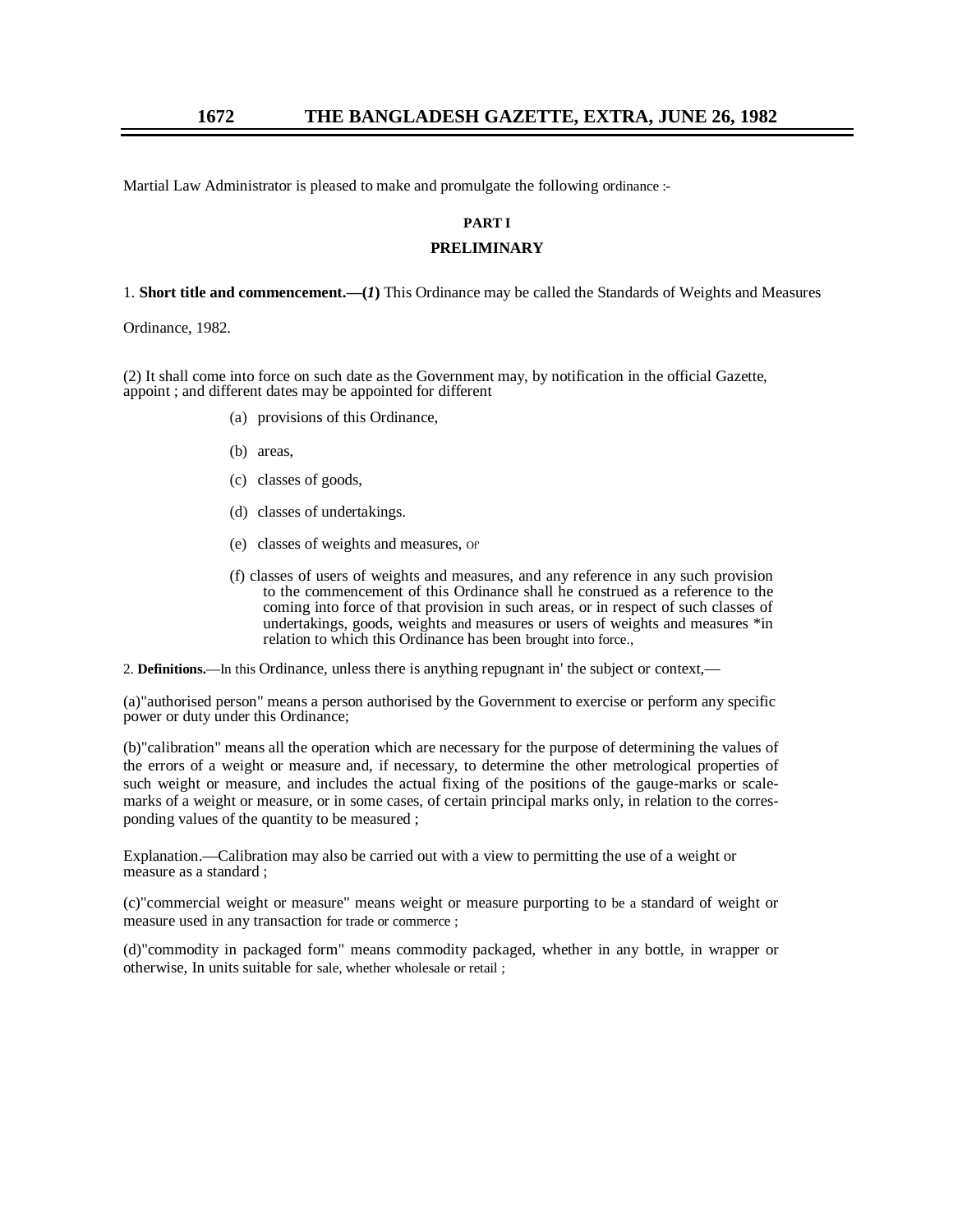- *(e)* "dealer", in relation to any weight or measure, means a person who, or a firm or a family which, carries on directly or otherwise, the business of buying, selling, supplying or distributing any such weight or measures, whether for cash or for deferred payment or for commission, remuneration or other valuable consideration, and includes-
	- (i) a commission agent who carries on such, business on behalf of any principal;
	- (ii) art importer sells, supplies, distributes or otherwise delivers any weight or measure to any user, manufacturer, repairer, consumer or any other person, but does not include a manufacturer who sells, supplies, distributes or otherwise delivers any weight or measures to any person or category of persons referred *to* in this clause ;

*Explanation-For* the removal of doubts, it is hereby declared that a manufacturer, who sells, supplies, distributes or otherwise delivers any weight or measure to any person other than a dealer, shall he deemed to he a dealer ;

- (f) "Director" means the Director of the Bangladesh Standards Institution established under the Bangladesh Standards Institution Ordinance. 1977 (XXX1X of 1977);
- (g) "export", with *its* gramatical variations and cognate expressions, means taking out. of Bangladesh to  $a_4$  place outside Bangladesh
- (h) "false package" means arty package which does not conform to the provisions of this Ordinance or any rule or order made thereunder in relation to such package ;
- *(1)* "false weight or measure" means any weight or measure which does not conform to the standards established by or under this Ordinance in relation to that weight or measure ;
- *(j)* "General Conference on Weights and Measures." means the Conference General des Poids et Measures established under the Convention de Metre ;

(4-.) "import", with its grammatical variations and cognate expressions, means bringing into Bangladesh from a place outside Bangladesh

- (1) "Inspector" means an inspector appointed under section 14 and shall includes an inspector appointed under section 24 of the Bangladesh ...Standards Institution Ordinance, 1977 (XXXIX of 1977);
- *(m)* "Institution" means the Bangladesh. Standards Institution established under the Bangladesh. Standards Institution Ordinance, 1977 (XXXIX of 1977);
- (n) "'International Bureau of Weights and Measures" means the Bureau International des Poids el Measures, established under the Convention de Metre, et Sevres in France :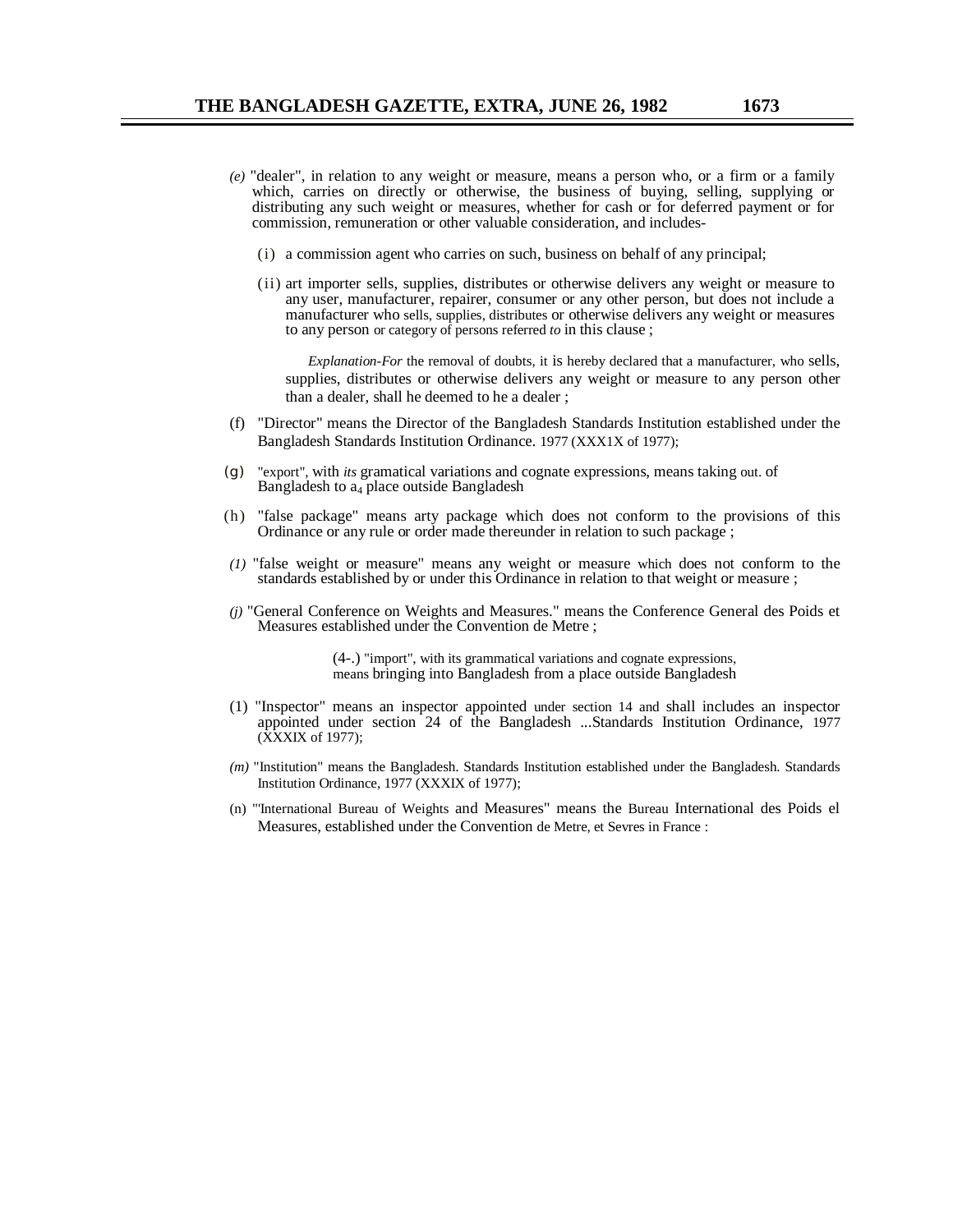- *(o)* "International Organization of Legal Metrology" means the Organization International de Metrologic Legale established under the Convention lnstituant Une Organization Internationale de Metrologic Legale;
	- (p) "International prototype of the kilogram" means the prototype sanctioned by the First General Conference on Weights and Measures held in Paris in 1889, and deposited at the International Bureau of Weights and Measures ;
	- *(q)* "label" means any written, marked, stamped, printed or graphic matter affixed to, or appearing upon, any commodity or package containing any commodity;
	- *(r)* "manufacturer", in relation to any weight or measure, means a person who, or a firm or a family. which,—
		- (i) makes or manufactures such weight or measure;
		- (ii) makes or manufactures one or more parts, and acquires the other parts, of such weight or measure and, after assembling those parts, claims the end product to be a weight or measure manufactured by himself or itself, as the case may be;
		- (iii) does not make or manufacture any part of such weight or measure but assembles parts thereof made or manufactured by others and claims the end product to be a weight or measure manufactured by himself or itself, as the case may be;
		- (iv) puts, or causes to be put, his own mark on any complete weight or measure made or manufactured by any other person and claims such product to be a weight or measure made or manufactured by himself or itself, as the case may be;

*Explanation.--where* any manufacturer despatches any weight or measure or any part thereof to any branch office maintained by him, or it, such branch office shall not be deemed to be a manufacturer even though the parts so despatched to it arc assembled at such branch office;

(s) "mass" means the quantity of a matter and, while on the surface of the earth, is synonymous to, and may, for the purpose of this Ordinance, be expressed by, weight;

"normal atmospheric pressure" means the pressure exercised by 1,01.325 newtons per square metre, a newton being the force which imparts to a mass of one kilogram an acceleration of one metre per second per second;

- *(u)* "person" includes--
	- *(i)* every department or office;
	- *(ii)* every organization established or constituted by the Government:
	- *(iii)* every local authority;
	- (iv) every co-operative society;
	- (v) every other society registered under the Societies Registration Act, MO (XXI of 1860);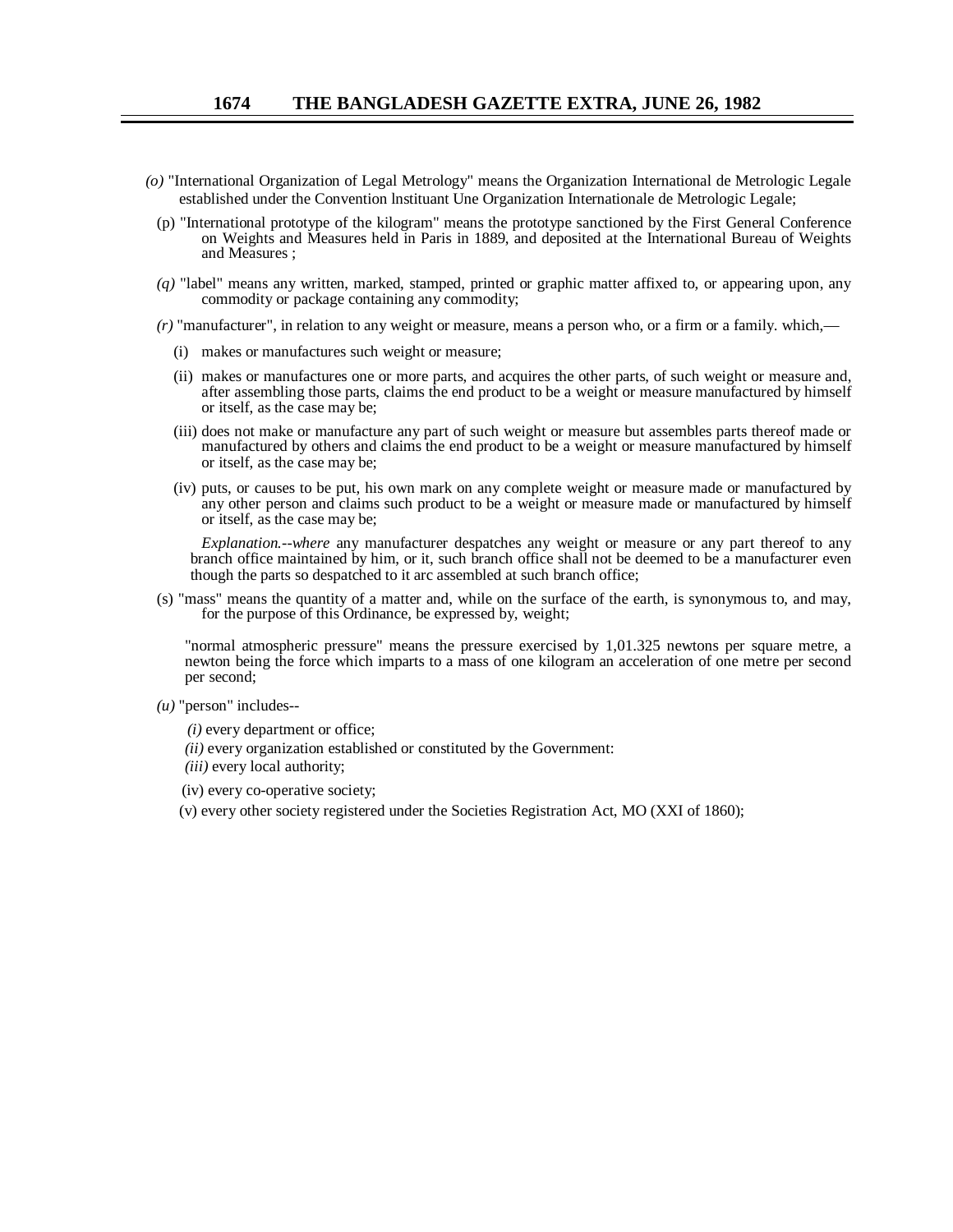- (v) "premises" includes--
- (i) a place where any business, industry, production or trade is carried on by a person, whether by himself or through an agent, by whatever name called;
- (ii) a warehouse, godown or other place where any weight, measure or other goods are stored or exhibited;
- (iii) a place where any book of accounts or other. documents pertaining to any trade or transaction are kept;
- (iv) a dwelling house, if any part thereof is used. for the purpose of carrying on any business, industry, production or trade;

*Explanation.--For* the purpose of this clause, "place" includes a vehicle or vessel or any other mobile device, with the help of which any trade or business is carried on, and also includes any measuring instrument mounted on a vehicle, vessel or other mobile device;

*(w)* "prescribed" means prescribed, by rules made under this Ordinance;

(x) "reference standard" means the set of standard weight or measure which is made or manufactured by or on behalf of the Government for the verification of any secondary standard;

- $\left(\sqrt{y}\right)$  "repairer" includes a person who adjusts, cleans, lubricates or paints any weight or measure or renders any other service to such weight or measure to ensure that such weight or measure conforms to the standard established by or under this Ordinance; .4
- (z) "sale", with its grammatical variations and cognate expressions, means transfer of property in any weight, measure or other goods by one person to another for cash or for deferred payment or for any other valuable consideration, and includes a transfer of any weight, measure or other goods on hire-purchase system of payment by instalments, but does not include a mortgage or hypothecation of, or a charge or pledge on, such weight, measure or other goods;

(za) "seal" means a device or process by which "a stamp is made, and includes any wire or other accessory which is used for ensuring the integrity of any stamp;

*(zb)* "secondary standard" means the set of standard weight or measure which is made or manufactured by or on behalf of the Government for the verification of any working standard;

*(zc)* "stamp" means a mark, which is made on, or **in** relation *to,* any weight or measure with a view to-

(i)certifying that such weight or measure conforms *to* the standard specified by or under this Ordinance, or

(ii)indicating that any mark which was previously made thereon certifying that such weight or measure conforms to the standards specified by or under this Ordinance, has been obliterated;

*Explanation.--A* stamp may be made by impressing, casting, ewe, wing, etching, branding or any other process;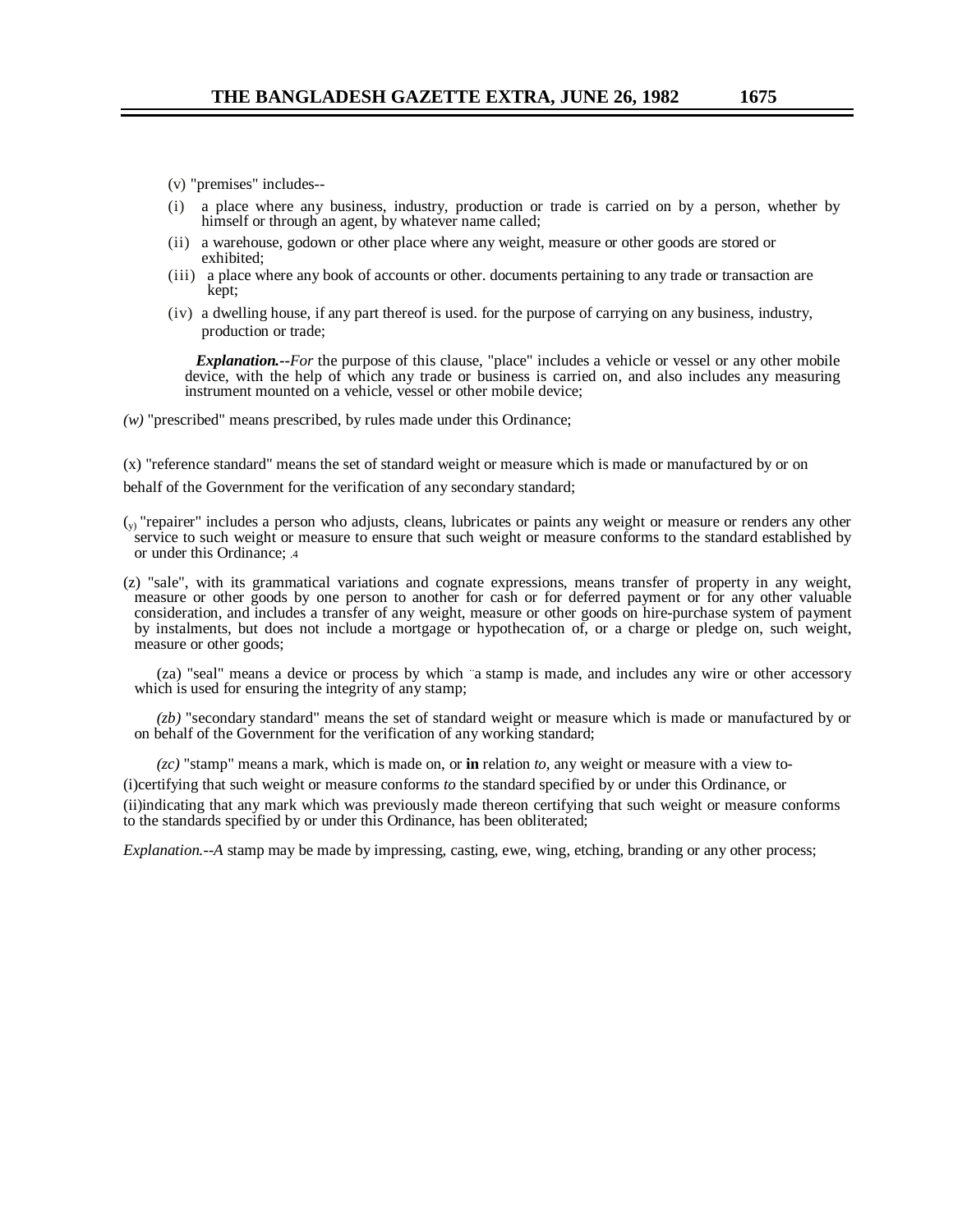*(zd)* "trade", with its grammatical variations, means any sale, bargain, transaction, dealing or contract and includes collection of tolls and duties;

*(ze)* "transaction" means-

- (i) any contract, whether for sale, purchase, exchange or any other purpose, or
- (ii) any assessment of royalty, toll, duty or other dues, or
- (iii) the assessment of any work done, wages due or services rendered;

*(zf)* "unverified weight or measure" means a weight or measure which, being required to be verified and stamped under this Ordinance, has not been so verified and stamped;

 (zg) "verification", with its grammatical variations and cognate expressions, includes, in relation to any weight or measure, the process of comparing, checking, testing or adjusting such weight or measure with a view to ensuring that such weight or measure conforms to the standards established by or under this Ordinance and also includes re-verification and calibration;

 (zh) "weighing or measuring instrument" means any object, instrument, apparatus or device, or any combination thereof which is, or is intended to be, used, exclusively or additionally, for the purpose of making any weighment or measurement, and includes any appliance, accessory or part associated with any such object, instrument, apparatus or device;

- *(zi)* "weight or measure" means a weight or measure specified by or under
- this Ordinance, and includes a weighing or measuring instrument;

(zj) "working standard" means the set of standard weight or measure which is made or' manufactured by or on behalf of the Government for the verification of any standard weight or measure, other than a national prototype or national reference or secondary standard.

3. **Provisions of the Ordinance to override the provisions of any other law-** The provisions of this Ordinance shall have effect notwithstanding anything inconsistent therewith contained in any enactment other than this Ordinance or in any instrument having effect by virtue of any enactment other than this Ordinance.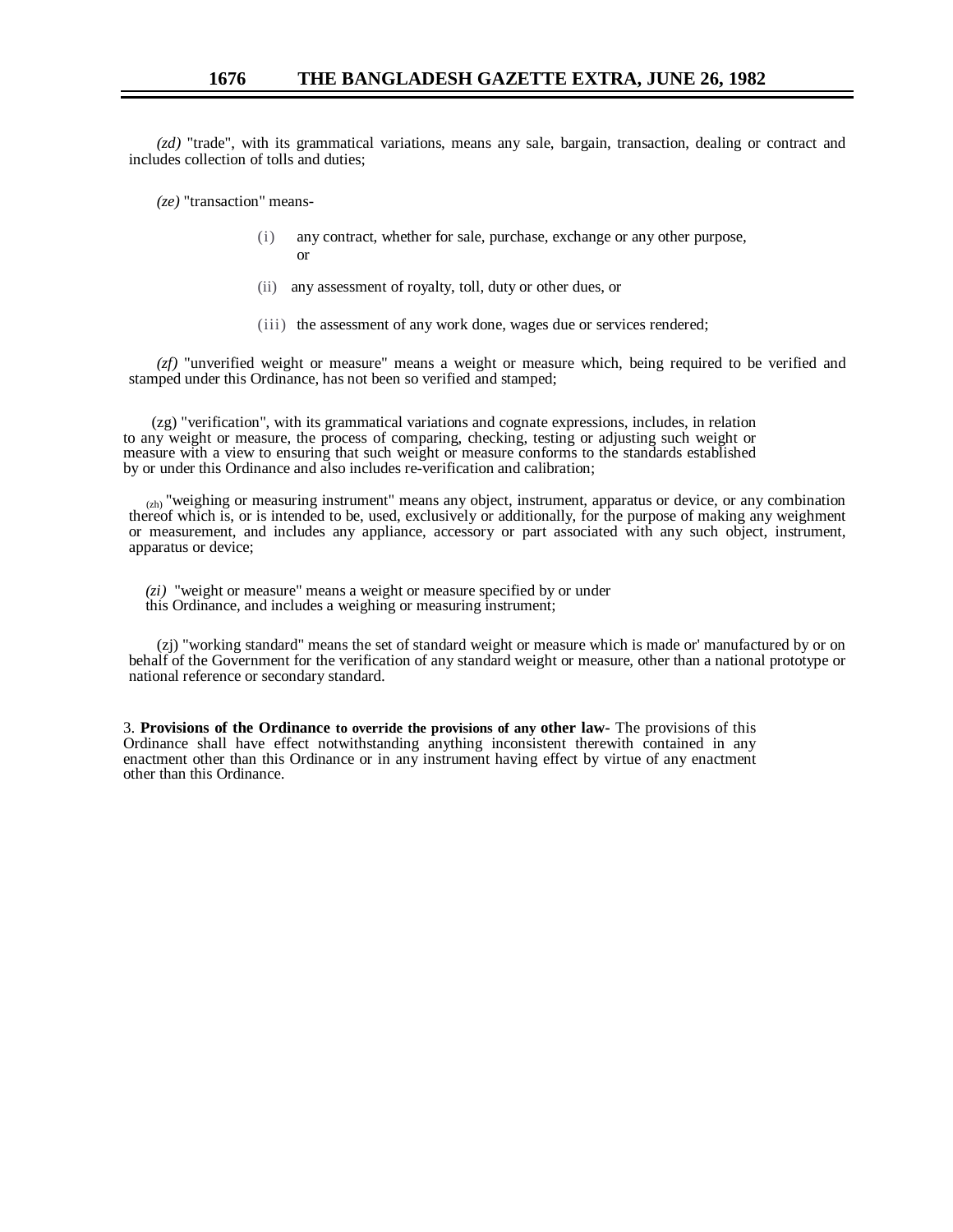#### **PART II**

#### **ESTABLISHMENT OF STANDARDS OF WEIGHTS AND MEASURES**

#### **CHAPTER I**

#### **STANDARD UNITS**

4. **Base units of System International.**--(*i*) The units of weights and measures to be used throughout Bangladesh shall be units known as system international (SD units,

(2) For the purpose of sub-section (1), the international system of units as recommended by the General Conference on Weights and. Measures, and such additional units as may be recommended by the International Organization of Legal Metrology shall he the units of the metric system or international system.

(3) The base units shall he as under--•

*(a)* kilogram-

- (i) the base unit of mass shall be the kilogram;
- (ii) the "kilogram" is the unit of mass; it is equal to the mass of the international prototype of the kilogram;

(b) metre---

- (i) the base unit of length shall be the metre;.
- (11) the "metre" is the length equal to 1 650 763.73 wave lengths in vacum of the radiation corresponding to the transition between the levels  $2p_{lo}$  and 5d, of the krypton-86 atom;
- (c) second
	- (i) the base unit of time shall be a second;
	- (ii) a "second" is the duration of 9 192 631 77<sup>0</sup> periods of, the radiation corresponding to the transition between the two hyperfine levels of the ground state of the caesium-I33 atom:
- *(d)* ampere--
	- *(i)* the base unit of electric current shall be the ampere;

*-*

(ii) the "ampere" is that. constant current which, if maintained in two straight paralled conductors of infinite length, of negligible circular cross-section, and placed one metre apart in vacuum, would produce 'between these conductors a force equal to  $2 \times 10^{-7}$ , newton per metre of length;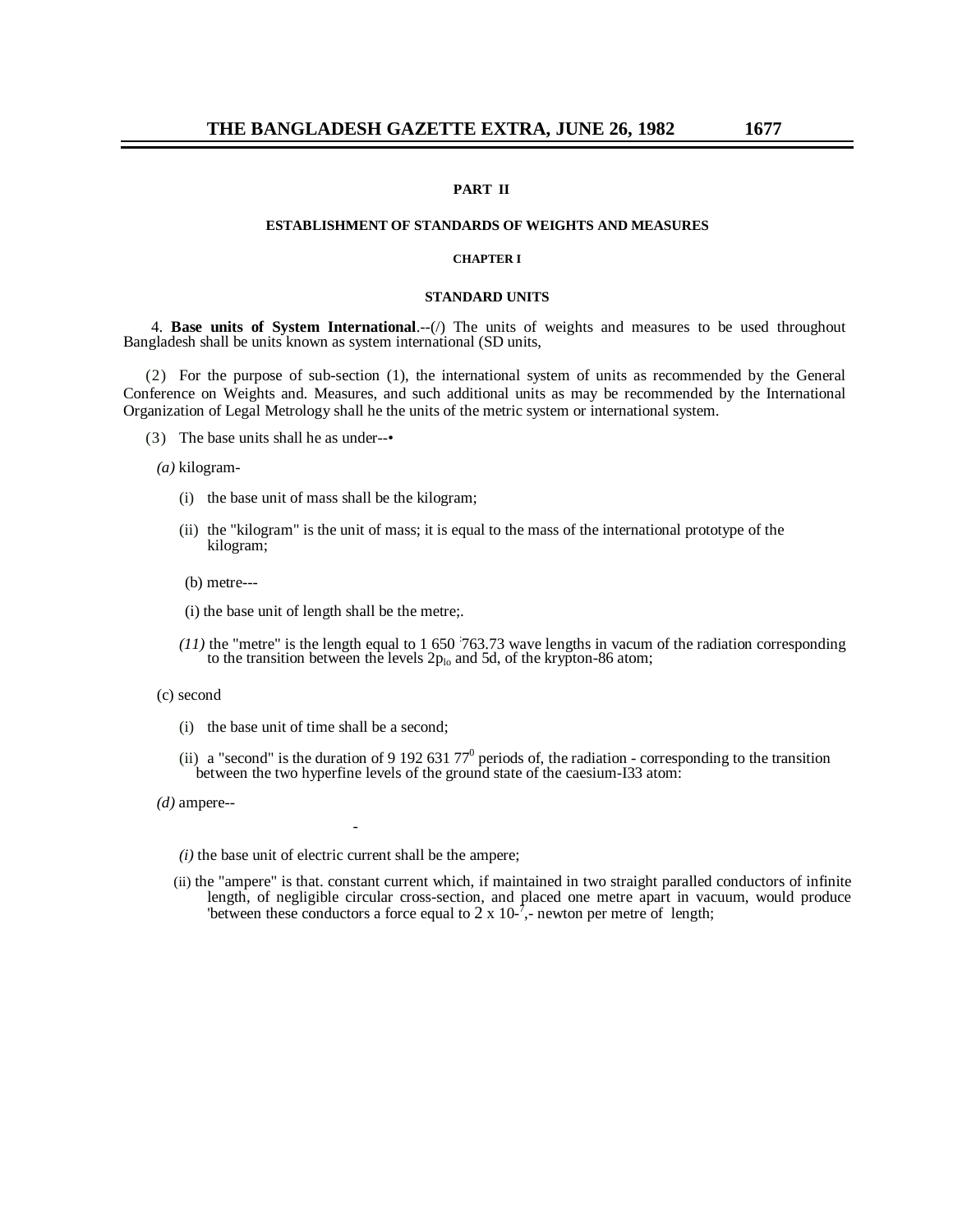*(e)* kelvin-

- (i) the base unit of thermodynamic temperature shall be the kelvin;
- (ii) the "kelvin" is the fraction 1/273.16 of the thermodynamic temperature of the triple point of water;
- *Note*—O) The unit kelvin and its symbol k will be used to express on interval or a difference of temperature:
	- (n) In addition to the thermodynamic temperature (symol t) expressed in kelvins use is also made of Celsious temperature (symbol t) defined by the equation t---T—T<sub>o</sub> where T<sub>0</sub>-2/3.15 k by definition. The Celsius temperature is in general expressed in "degrees Celsius" (symbol °C). The unit "degree Celsious" is thus equal to the unit "kelvin" and an interval or a difference of Celsious temperature may also be expressed in degrees Celsious:

*(f)* candela—.

- (1) the base unit of lumirous intensity shall be the candela;
- *(ii)* the "candela" is the luminous intensity, in the perpendicular direction, of a surface of 1/600 000 square metre of a black body at
	- the temperature of freezing platinum under a pressure of 101 325 newtons per square metre;

 $(g)$  mole-

- (i) the base unit of amount of substance shall be the mole;
- (ii) the "mole" is the amount of substance of system which contains as many elementary entities as there are atoms in 0.012 kilogram of carbon 12.
- *Nate* :- When the mole is used, the elementary entities shall be specif<sub>i</sub>ed and may be atoms, molecules, ions, electrons. other particle,' or specified groups of such particles.

5. **Supplementary, derived special and other units of weight or measure, etc**.— (1) The Government may, by notification in the official Gazette, from time to time, vary, alter or adjust the base units of weights and measures and may, in relation to such units, specify such supplementary, derived, or other units or standard symbols or definitions as the General Conference *on* Weights and Measures or the International Organization of Legal Metrology may recommend.

*Explanation.—For* the purpose of this sub-section, "derived unit" shall mean a unit which is derived from the base or supplementary units or both.

(2) The Government may specify such multiples and sub-multiples of, and physical constants and ratios of coefficients in relation to such units of weight or measure as the General Conference or Weights and Measures or the International Organization of Legal Metrology may recommend.

(3) The Government may, by notification n the official Gazette, declare, for such period as it may consider necessary, such special units of weight or measure as the General Conference on Weights and Measures or the International Organization of Legal Metrology may recommend.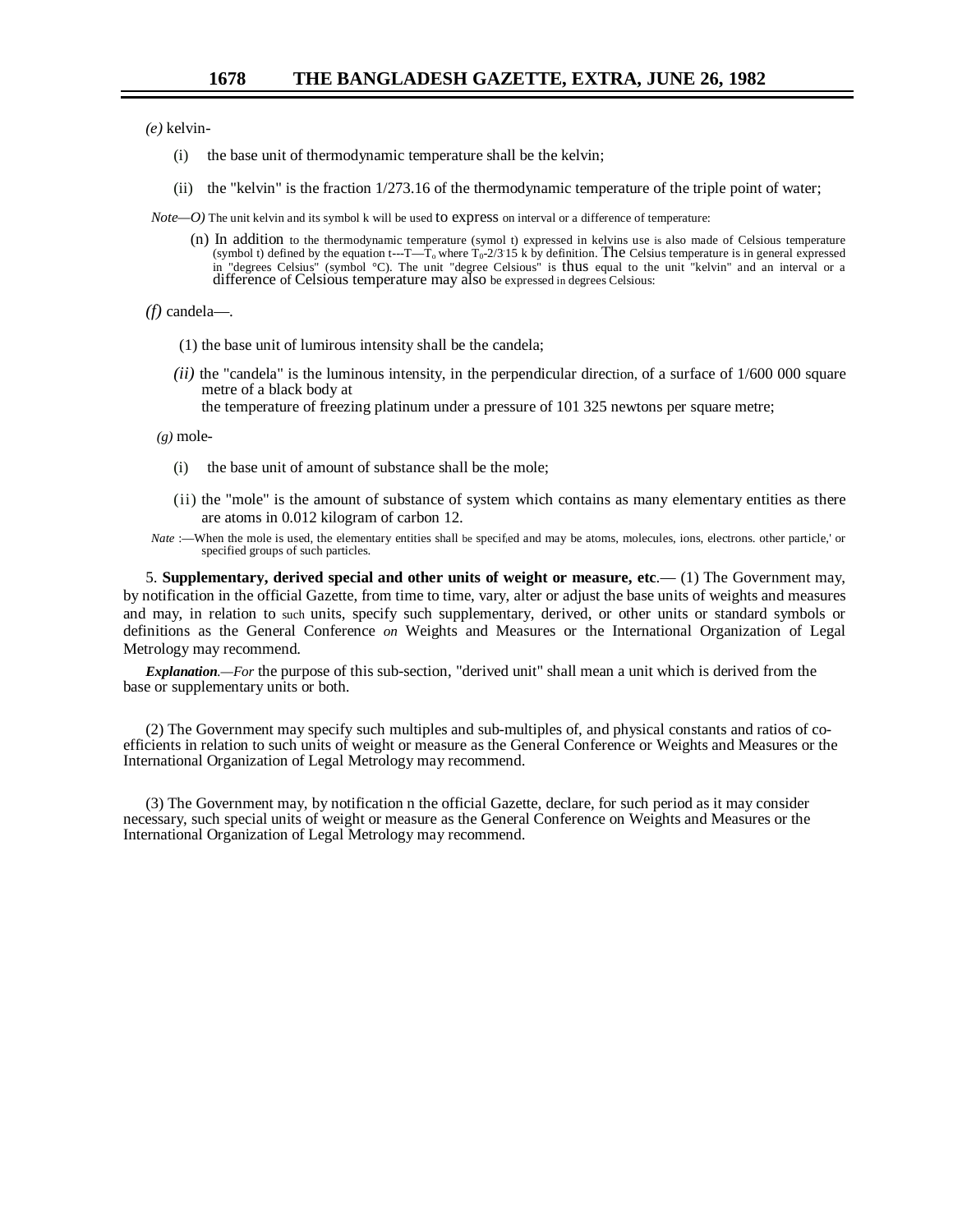#### **CHAPTER II**

#### **STANDARD WEIGHTS AND MEASURES AND THEIR CUSTODY**

6. **National prototype of primary units—(1)** The Government shall cause to be prepared a national prototype of the kilogram and shall cause the same to be certified in terms of the international prototype of kilogram and shall deposit the same in such place and in such condition as it may think fit.

(2) The Government shall cause to be prepared a national prototype of the metre and shall cause the same to be certified by the International Bureau of Weights and Measures and shall deposit the same at such place and in such coustody as it may think fit.

(3) The other national prototypes of weights and measures shall also be kept at Such place and in such custody as may be specified by the authorised person the shall cause them to be verified and certified before 'hey are deposited and at intervals of not more than ten years thereafter.

7. **Secondary units of measures**.—The Government may, by notification, in the official Gazette, declare the magnitude and denomination of such units of measure as it deems fit to be the secondary units of measure under this Ordinance:

Provided that every such secondary unit except 'that of time shall be an integral positive or negative power of ten of the relevant primary unit.

8. **Standard of weights and measures.—(1)** The units' of weights and measures referred to in sections 4 and 6 and the secondary units of measures declared under section 7 shall be the standard of weights and measures.

(2) The weight at any place of the primary unit of mass referred to in sub-section *(3) (a)* of section 4 shall be the standard unit of weight at that place.

(3) No weight, measure or numeral, other than the standard weight, measure or numeral, shall be a standard weight, measure or numeral.

(-1) No weight or measure shall be made or manufactured unless it conforms to the standards of weight or measure established by or under this Ordinance:

Provided that the Government may permit the making or manufacturing

any weight or measure which does not conform to the standards established  $b<sub>0</sub>$  or under this Ordinance, if such weight or measure. is Made or manufactured exclusively for the purpose of export and is made or manufactured under such conditions and restrictions as may be laid down by the Government.

(5) No weight, measure or other goods shall hear thereon any inscription or indication of weight, measure or number except in accordance with the standard unit of such weight measure or numeration established by or under this Ordinance :

Provided that in relation to any weight, measure or other goods which are exported, inscription or indication thereon of any weight, measure or number may also be made in accordance with any other system of weight, measure or numeration if such inscription or indication- is demanded by the person to whom the export is to be made.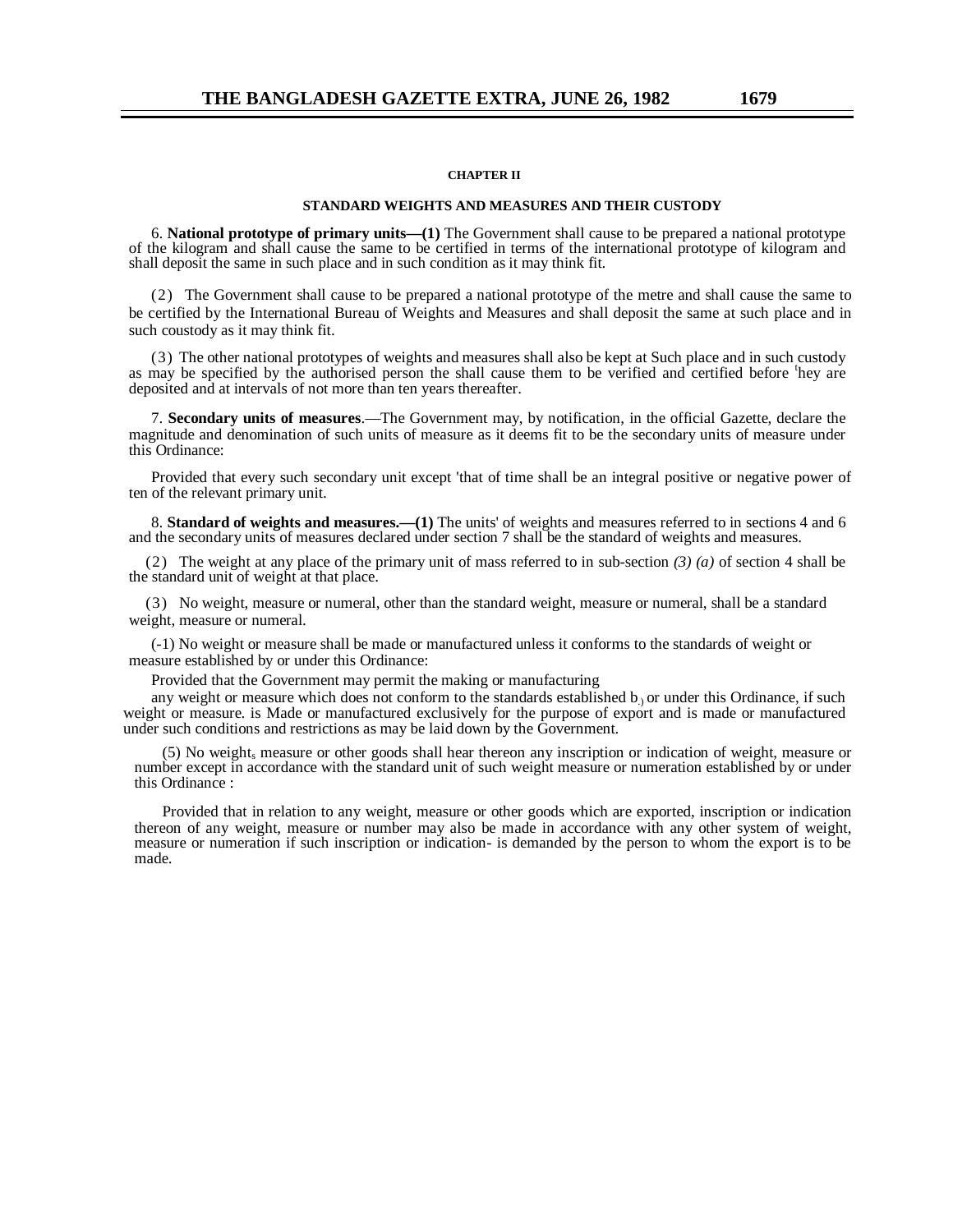**9. Conversion of existing** weights and **measures into standard measures.—(1)** The value expressed in terms of any unit of weight or measure other than the standard unit of weight or measure may be converted into the value expressed in terms of the appropriate standard of measure at the rate specified in the Schedule.

(2) All references in any enactment or in any notification, rule or order made under any enactment for the time being in force, or in any contract, deed or other instrument to a value expressed in terms of any unit of weight, measure or numeration other than that of a standard unit of weight, measure or numeration shall be construed as references to that value expressed in terms of standard units of weight, measure or numeration, as the case may he, converted at the rates specified in the Schedule.

(3) The Government may, by notification in the official Gazette, specify the rates at which the value expressed in terms of any weight or measure other than those referred to in sub-section *(1)* may be converted into the value expressed in terms of the standard of weights and measures.

(4) Where in any transaction the value expressed in terms of any weight or measure is required to be converted into the value expressed in terms of the standard of measure under this section, the calculation, for the purposes of such transaction, shall be made in such manner as may be prescribed.

10. **Reference Standard.**—(1) The Government shall cause to be prepared as many sets of such standards of measure specified in sub-section *(1)* of section 8 or multiples or sub-multiples thereof, to be called reference standards, as it may consider expedient and shall cause the measure of each such set to be authenticated as having been ascertained from the primary units of measure.

*(2)* The reference standards shall be kept in such place and in such condition as may be specified by the authorised person.

11. **Secondary Standards**.—(1) For the purpose of verifying the correctness of the working standards, the Government may cause to be prepared as many sets of standard weights and standard measures, to be called secondary stnadards, as it may consider expedient and \_shall cause each such set to be authenticated as having been verified with the reference standards.

*(2)* The Secondary standards shall be kept in such places and in such conditions as may be specified by the authorised person who shall cause them to be verified with the reference standards at least once in every five years and marked with the date *of* such verification.

12. **Working Standards**.—(1) For the purpose of verifying the correctness of commercial weights and measures, the Government may cause to be prepared as many sets of standard weights and measures, to be called working standards, as it may consider expedient and shall cause each such set to be authenticated as having been verified with the secondary standrads :

Provided that the working standards in respect of bullion and precious stones shall be verified with the reference standards.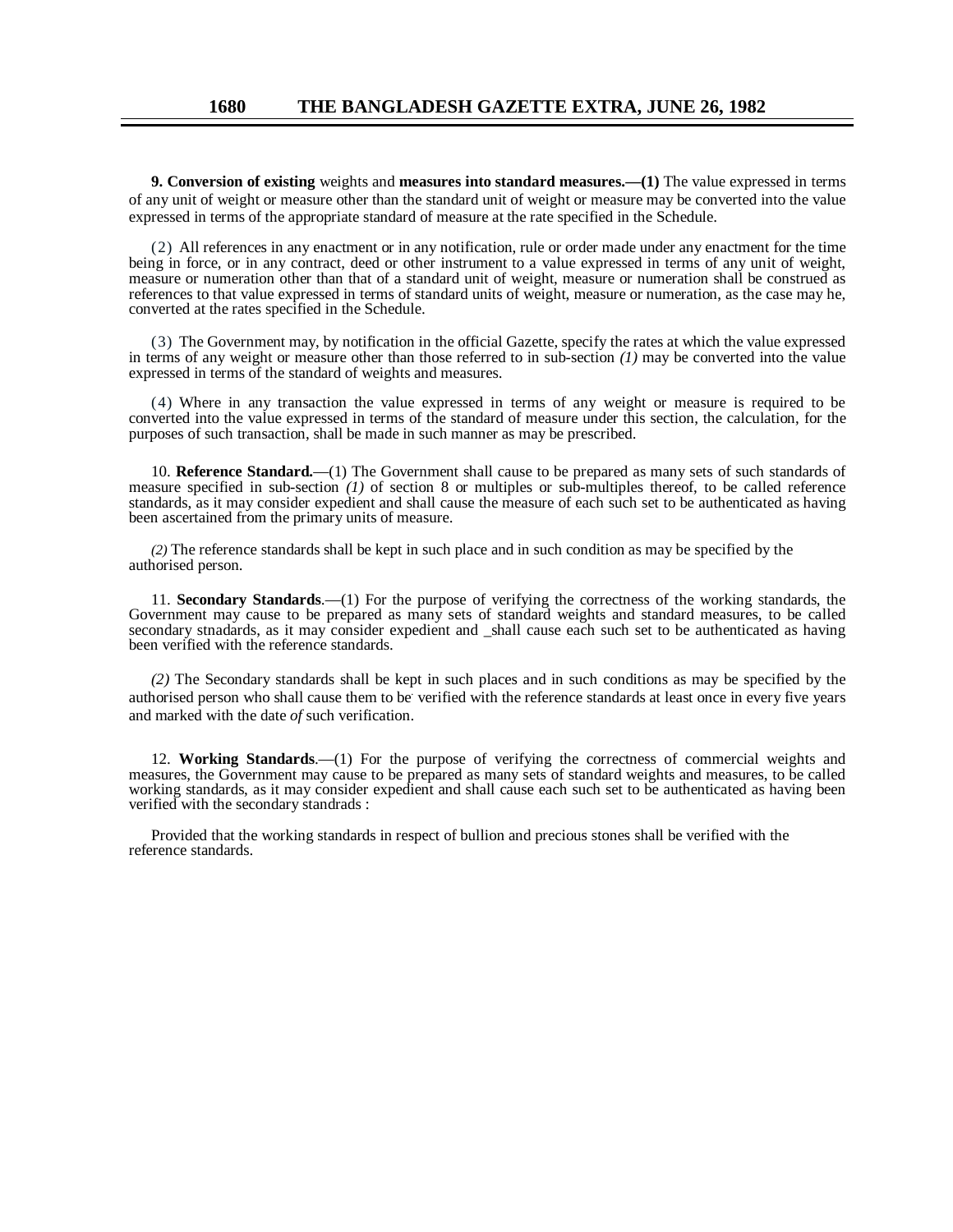(2) The working standards shall be kept in such place and in such condition as may be specified by the authorised persons who shall cause them to be verified with the secondary standards or reference standards, as the case may be, at such intervals and in such manner as may be specified by him and to be marked with the date of such verification.

(3) A working standard which has not been verified at any interval specified therefore shall not, after the expiry of the day closing the interval, be used until it has been verified and marked with the date of verification.

**13. Standard weighing and measuring instruments.—(**1**)** For the purpose of verifying the correctness of the weighing instruments and measuring instruments used in trade or commerce, the Government may cause to be prepared as many sets of standard weighing instruments and standard measuring instruments as it may consider expedient and the correctness of such instrument shall be verified, and the date of such verification shall be marked, in such manner as may be specified by the authorised person.

*(2)* The standard weighing instruments and standard measuring instruments shall be kept at all places where the secondary standards or working standards are kept.

#### **PART III**

#### **APPOINTMENT AND POWER OF INSPECTORS, ETC.**

**14. Appointment of officers, etc.**—(1) The Institution may, with the approval of the Government, appoint as many Deputy Directors, Assistant Directors, Inspectors and Assistant inspectors for weights and measures as it may deem fit.

(2) Subject to the provisions of this Ordinance and the rules made thereunder, all Deputy Directors, Assistant Directors, Inspectors, and Asistant Inspectors shall perform their duty under the general superintendence and control of the authorised person.

(3) The Deputy Directors and Assistant Directors may, in addition to the powers and duties conferred or imposed on them. by or under this Ordinance, exercise any powers or discharge any duties so conferred or imposed on an Inspector.

(4) The Government shall, by general or special order, define the local limits within which each Inspector or any other officer appointed under subsection *(1)* shall exercise the powers and discharge the duties conferred or imposed on him by or under this Ordinance.

(5) The Director, every Deputy Director, Assistant Director, Inspector and Assistant Inspector and every other officer duly authorised by or under this Ordinance to perform any duty shall be deemed to be a public servant within the meaning of section 21 of the Penal Code (Act XLV of 1860).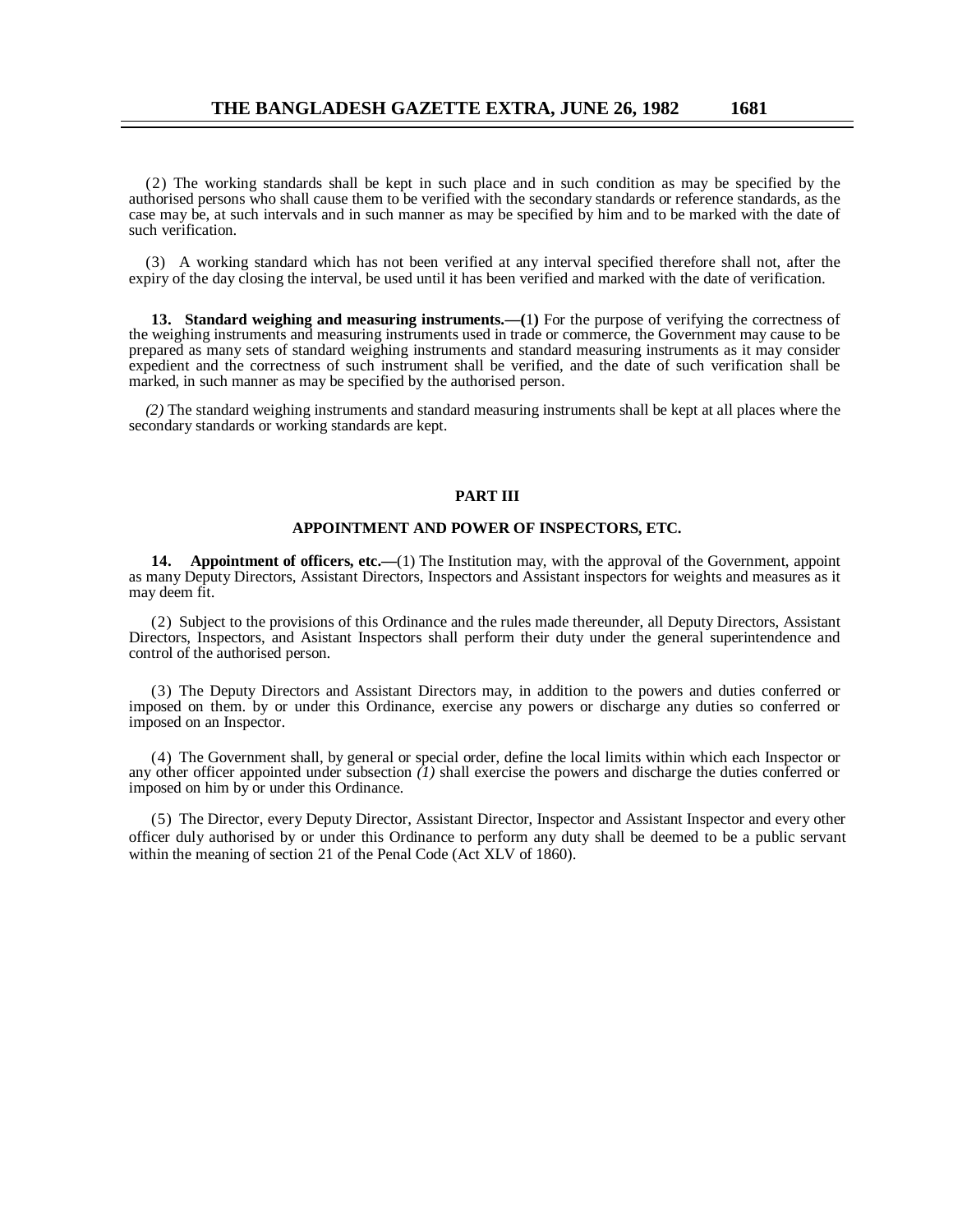15. **Verification and stamping by Inspectors**.—An Inspector shall, at such. place within his jurisdiction and at such, time as the authorised pr rson may direct, verify a weight, measure, weighing instrument or measuring instrument brought to him for the purpose and shall, if he finds it correct and in conformity with this Ordinance and the rules made thereunder, stamp it with a stamp of verification in such manner as the Government may specify.

16. **Power to inspect and verify weights and measures.—(**1) The authorised person may at any reasonable time, inspect and verify with a secondary standard or a working standard or, as the case may be, with a wejghing instrument or a measuring instrument prescribed for the purpose, any weight, measures, wei<sup>g</sup>hing instrument or measuring instrument which is used in any transaction of trade or commerce or is in possession of any person or is found on any premises for such use, and may, for the purpose of such inspection and verification enter into or upon any place of premises and require any trader or any employee or agent of a trader to produce before him, or, in case of non-compliance with the requirement, search. for, any weight measure, weighing instrument or measuring instrument or any document or record relating thereto.

(2) For the purpose of verifying any weight, measure, weighing instrument or measuring instrument under sub-section (I), the authorised person may verify or cause to be verified the weight or measure of any article sold or delivered in the course of any transaction of trade or commerce.

(3) Where any weight, measure, weighing instrument or measuring instrument or any other article in relation to which trade or commerce has taken place or is intended to take place is inspected and verified under sub-section (1) and is not found to be what, is purports to be, the authorised person may seize or detain the same.

(4) Where any article seized under sub-section (3) are subject to speedy or natural decay', the authorised. person may dispose of such article in such manner as may be specified by the Government.

(5) Every search or seizure Made shall be carried out in accordance with the provisions of the Code of Criminal Procedure, 1898 (Act V of 1898), relating to searches and seizures made under that Code.

(6) Every false or unverified weight or measure or article seized under subsection (3) shall be liable to be forfeited to the Government:

Provided that an unverified weight or measure shall not be forfeited to the Government if the person from whom such weight or measure was seized gets the same verified and stamped within such times a may be prescribed.

17. **Power to inspect and verify the contents of sealed packages and containers.—(**1) Where the authorised person or an Inspector has reason to believe that a sealed package or container intended for sale does not contain the net - weight or measure of the article which it purports to contain., the authorised person or, as the case may be, the Inspector may break open the package or container and verify the weight or measure of its contents and may, for the purpose of such verification, enter into or upon any place of premises and require the trader concerned or any employee or agent of the trader to produce before him the package or container which is to be so verified.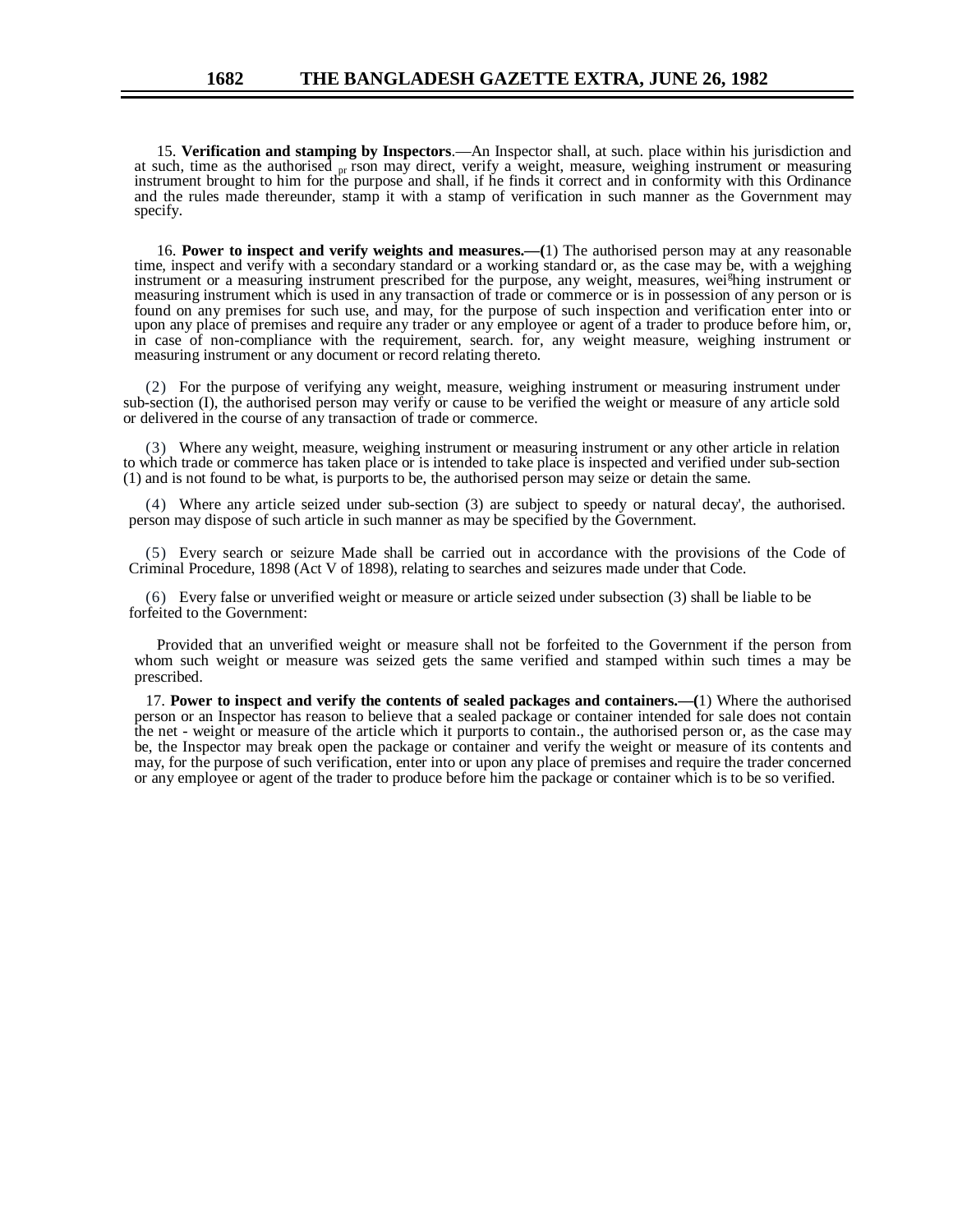(2) Where, upon verification under sub-section (1), the net weight or measure of the contents is found to be the same as the package or container purports to contain, the authorised person or, as the case may be, the Inspector shall re-seal the package or container where it is possible to do so without injuring the contents, and attach thereto a certificate stating the correct weight or measure of the contents.

(3) Where the net weight or measure of the contents verified under subsection (1) is not found to be the same as the package or container purports to contain, thee authorised person or, as the case may be, the Inspector may seize or detain the package or container and its contents.

18. **Power to adjust weights and measures.**—The authorised person may, if he considers it, desirable that in any area, a weight, measure, weighing instrument or measuring instrument should he adjusted, require an Inspector to adjust, in such manner as he may direct, such weight, measure, weighing instrument or measuring instrument and the Inspector shall adjust it accordingly.

19. **Manufacturers, etc., to maintain records and documents.**—Every manufacturer, repairer or dealer in weights, measures, or weighing and measuring instruments, and every person using them in transactions of trade or commerce shall maintain such record and accounts as may be specified by the Government and, if required so to do by the authorised person, shall produce such records and accounts before him.

#### **PART IV**

#### **TRADE OR COMMERCE IN WEIGHTS, MEASURES OR OTHER GRADE**

#### **CHAPTER I**

#### **APPROVAL OF MODELS**

20. **Approval of models.—(1)** Save as otherwise provided in this section, this Chapter shall not apply

- (a) any weight or measure which, being subject to verification and stamping under Inc law as in force immediately before the commencement of this Ordinance, is in use at such commencement;
- (b) any cast, iron, brass, bullion or carat weight or any beamscale, except those prescribed by rules made in this behalf; •
- (c) length measures (not being measuring tapes) ordinarily used in retail trade for measuring textile or timber;
- (d) capacity measures which are ordinarily used in retail trade for measuring kerosene, milk or portable liquors.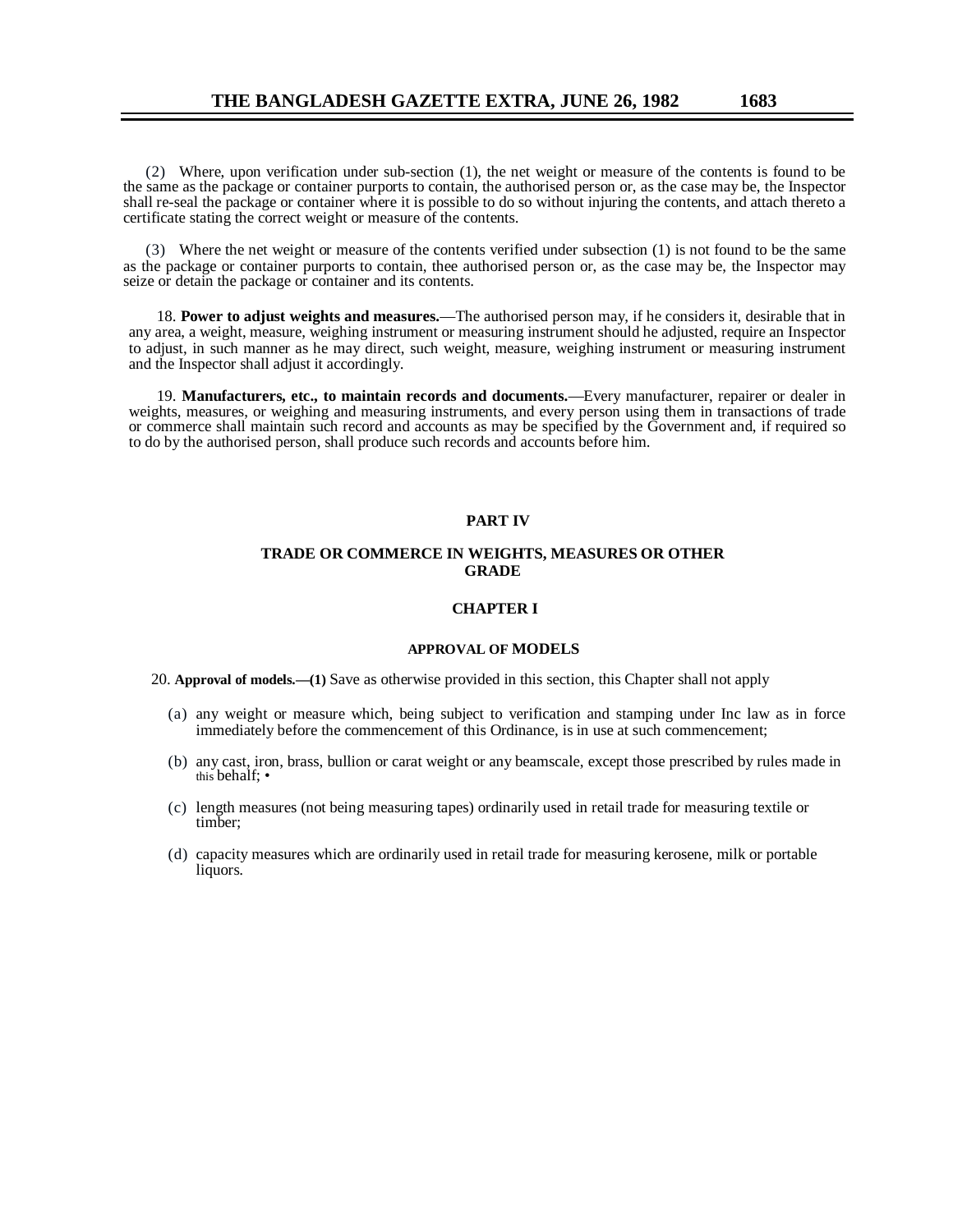*(2)* Where any officer of the Government charged with the duty, of implementing the law relating to weights and measures has any reason to believe that the model of any weight or measure referred to in sub-section (1) requires a test by the authorised person, he may -obtain one such weight or measure from the market and forward it to the authorised person for test, the fees for which shall be payable by the Government.

*(3)* Every person shall, before making or manufacturing ally weight of measure to which this Chapter applies, submit for approval to the authorised person, such number of models, drawings and other information relating to such wei<sup>g</sup>ht or measure as may be specified by the authorised person :

Provided that in relation to any weight or measure which has already been. made or manufactured, or which is in the process of being made or manufactured, models of such wei<sup>g</sup>ht or measure shall be submitted to the authorised person from out of the weights or measures which. have already been, or are in the process of being, made or manufactured:

Provided further that **in** the case of a weight or measure the model whereof cannot he submitted, whether by reason of its nature or otherwise, it shall be sufficient if the drawings and other specified information about the weight or measure is submitted to the authorised person and thereupon the authorised

 person shall test the models of such weight or measure at the place where it is made or manufactured or at such other place as may be specified by the Government.

*(4)* The authorised person may levy and collect from the maker or manufacturer such fees for the testing of any model, submitted under this section for approval, as may be fixed by the Government.

- (5) The authorised person shall test the models submitted to him with a view to
- (a) ascertaining whether such models conform to the standards established by or under this Ordinance ;
- (b) finding out the ability of such models to maintain accuracy over periods of sustained use ; and
- (c) determining the performance of such models under such varied conditions as may be specified by the Director.

*(6)* The authorised person may, if he is satisfied after considering the report that the aforesaid model is in conformity with the provisions of this Ordinance or any rule made thereunder and is likely to maintain accuracy over periods of sustained use and to render accurate service under varied conditions, issue a certificate of approval in respect of that model.

(7) Every certificate of approval of a model may either be published in the official Gazette or in such other manner as the Government may direct.

*(8)* The authorised person may, if he is satisfied that the product made or manufactured in accordance with the model which was approved by him has failed to render the expected performance or to conform to the standards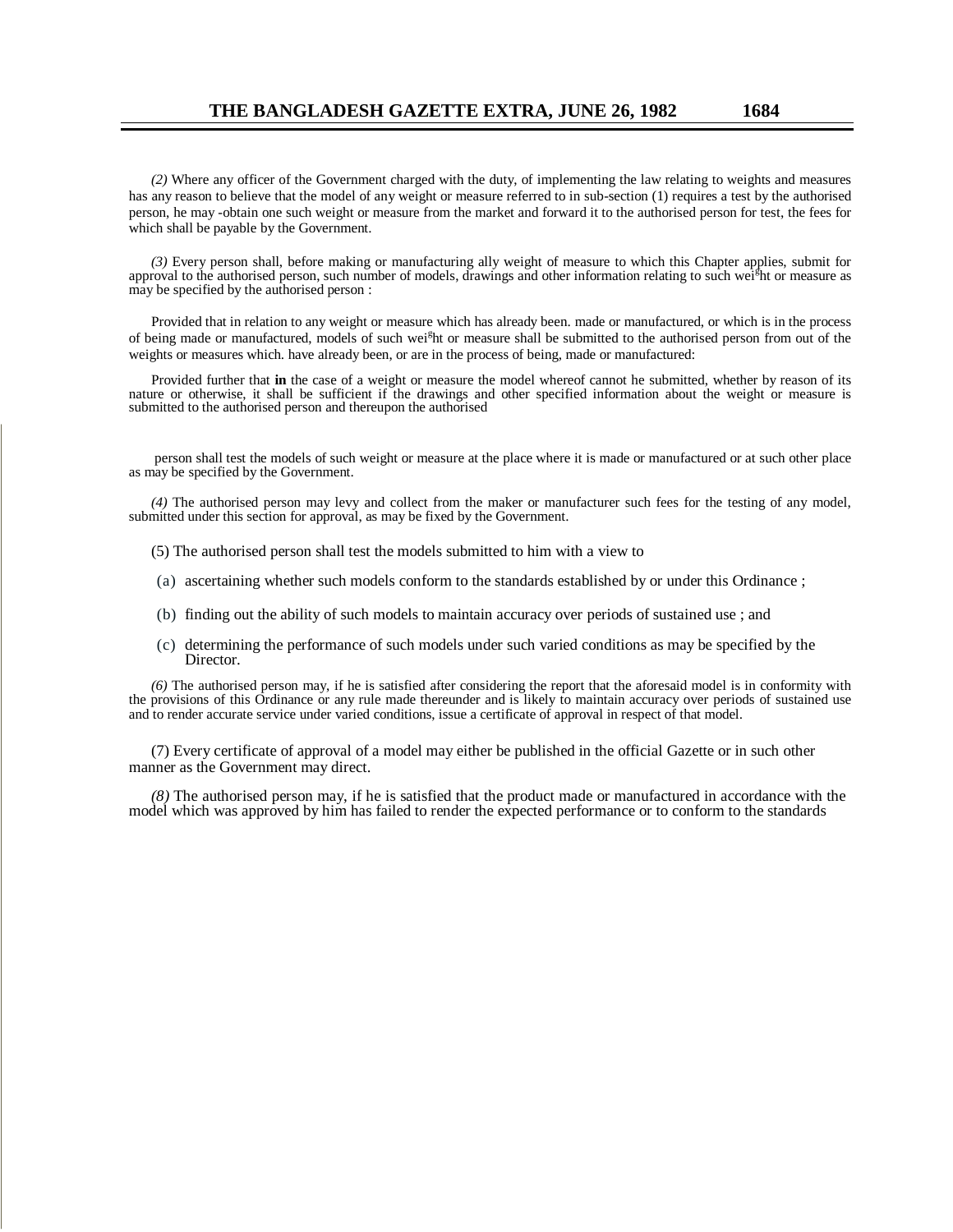established by or under this Ordinance, revoke the certificate of approval issued by him under sub-section (6) :

Provided that no such revocation shall be made except after giving the maker or manufacturer of such weight or measure .a reasonable opportunity of being heard

Provided further that where the authorised person is satisfied that as a result of the alteration made by the maker or manufacturer in the model of the weight or measure, such model has become fit for approval, he may vacate the order of revocation of the cert<sup>i</sup>ficate of approval issued. by him.

(9) If for any reason any material of the approved, model of a weight or measure 'becomes non-available in Bangladesh, the manufacturer may continue the manufacture of such weight or measure with such substitute materials as may be, in his opinion, most suitable for the manufacture of such weight or measure, but where the manufacturer does so, he shall send such substitute materials to the authorised person for test.

(10) if the authorised person is of opinion that the substitute material referred to in sub-section (9) is not suitable and that there is available in Bangladesh any other .materiel which is more suitable, the authorised person shall intimate his findings to the manufacturer, and thereupon the manufacturer shall not manufacture the weight or measure with any material other than the material recommended by the authorised person, until the material which was originally approved by the authorised person becomes available in Bangladesh :

Provided that where, in the opinion of the authorised person, the substitute material referred to in sub-section (9) is not suitable and no other suitable material is also available in Bangladesh, the approval in relation to the model shall stand suspended until a suitable material becomes available in Bangladesh,

(11) Where the model of any weight or measure has been approved, the models of different denominations of such weight or measure shall not require any approval if such denominations are manufactured in accordance with the principles according to which, and the materials with which, the approved model has been manufactured.

21. **Licence to manufacture weights and measures.**----(1) Before issuing a licence to make or manufacture any weight or measure to which this Chapter applies, the Government or any person authorised by it in this behalf shall satisfy itself or himself, as the case may be, that a certificate of approval of the model of such weight or measure has been granted under section 20.

(2) Where any certificate of approval for any model has been revoked by :he authorised person, the licence issued for making or manufacturing of any weight or measure in accordance with such model shall stand suspended :

Provided that such suspension shall stand vacated if such model is subsequently approved by the authorised person.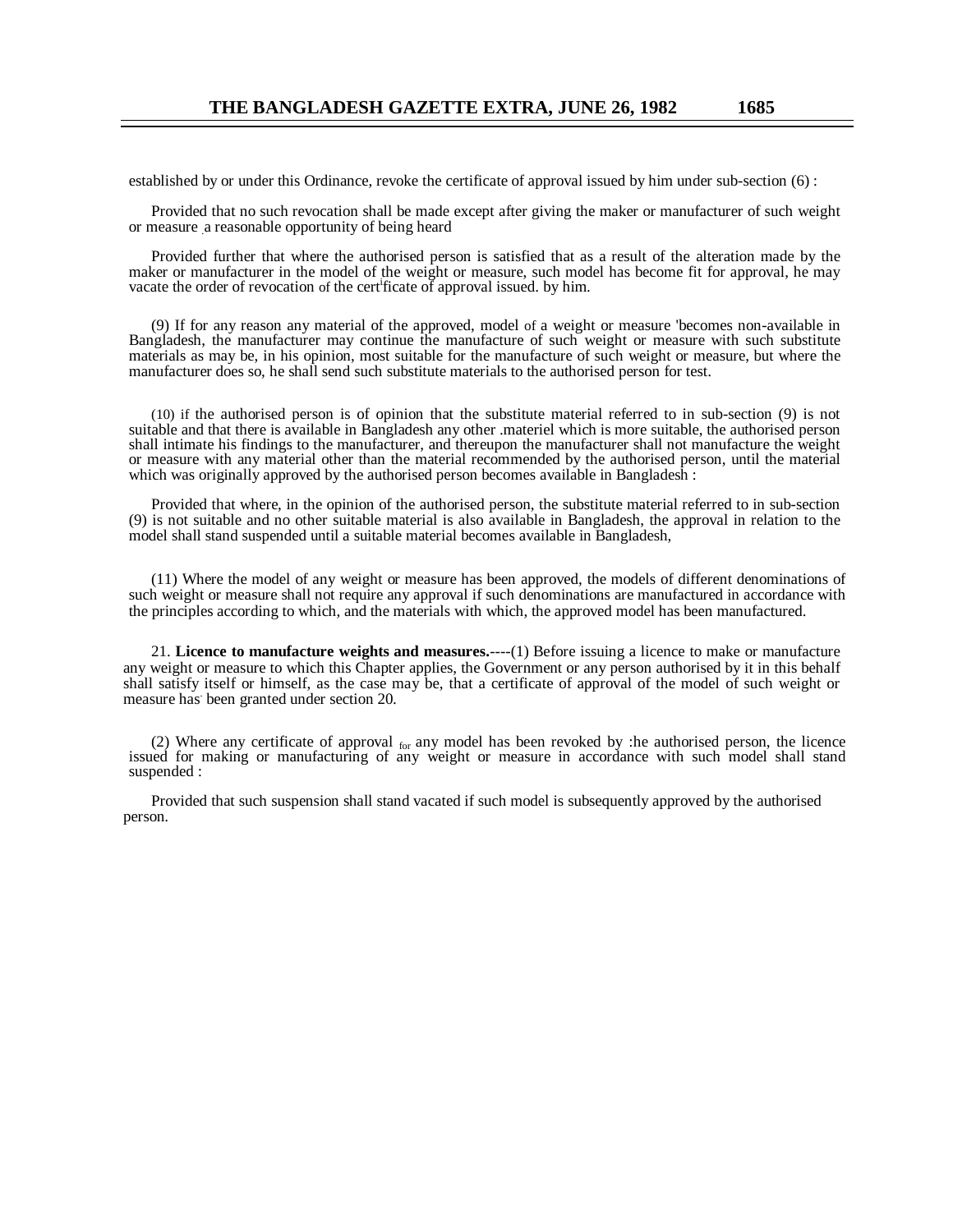**22. Weights and measures to contain the number of the approved model, etc. -** Every weight or measure for which a model has been approved shall bear thereon, in such manner as may be specified by the Government, the number of the approved model and the number of the certificate by or under which such model was approved :

Provided that where the Government is of opinion that inclusion of any such particulars on any weight or measure is not possible by reason of its size or nature, it may exempt the inclusion of such particulars on such weight or measure.

#### **CHAPTER II**

#### **COMMODITIES IN PACKAGED FORM**

- *23. (1)* No person shall
- (a) make, manufacture, pack, sell, or cause to be packed or sold, or
- (b) distribute, deliver, or cause to be distributed or delivered, or
- (c) offer, expose or possess for sale,

any commodity in packa<sup>g</sup>ed farm unless such package hears thereon or on a lebel securely attached thereto a definite, plain and conspicuous declaration. made in the specified mariner,

- $(i)$  the identity of the commodity in the package ;
- (ii) the net quantity, in terms of the standard unit of weight or measure. of the commodity in the package ;
- (iii) the accurate number of the commodity contained in the package, if the commodity is packed or sold by number ; and.
- (iv) the sale price of the package.

(2) Every package referred to in sub-section (1) shall bear thereon the name of manufacturer and also of the packer or distributor.

(3) Where the package of a commodity or the label thereon bears a representation as to the number of servings of the commodity contained therein, such package or label shall also hear a statement of the net quantity (in terms of weight, measure or number) of each such serving.

(4) The statement on a package or label as to the net weight. measure or number of the contents thereof shall not include any expression which tends to qualify such weight. measure or number.

(5) Where the Government has reason to believe that there is undue proliferation of weight. measure or number in which any commodity is, or reasonably comparable commodities are, being packed for sale, distribution or delivery and such undue proliferation impairs, in the opinion of the Government, the reasonable ability of the consumer to make a comparative assessment of the prices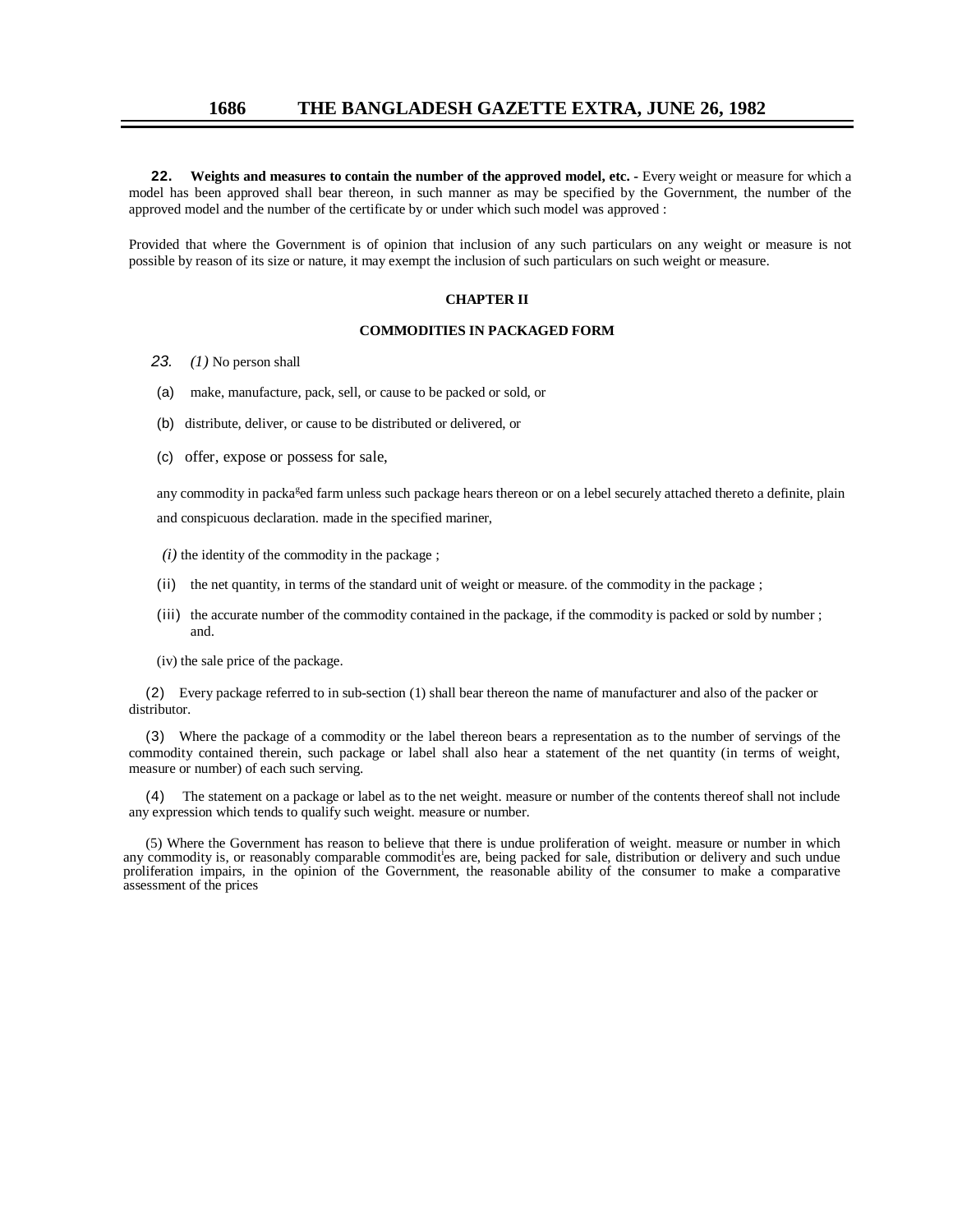after considering the net quantity or number of such commodity, the Government may direct the manufacturers and also the packers or distributors to sell, distribute or deliver such commodity in such standard quantities or numbers as it may specify.

(6) Whenever the retail price of a commodity in packaged form. is stated in any advertisement, there shall he included in the advertisement a conspicuous declaration. as to the net quantity or number of the commodity contained in-the package and retail unit sale price thereof.

(7) No person shall sell, distribute or deliver for sale a package containing 1 a commodity which is filled less than the specified capacity of such package except where it is proved *031* such. person that the package was so filled with a view to

*(a)* giving protection to t he contents of such package, or

(b) meeting the requirements of machines used for enclosing the contents of such package.

(8) The Government may specify such reasonable variations in the net contents of the commodity in a package as may be caused by the method of packing or the ordinary exposure which may be undergone by such commodity after it has been introduced in trade or commerce.

#### **CHAPTER III**

#### **MANUFACTURE, IMPORT AND EXPORT OF WEIGHTS AND MEASURES**

#### **AND COMMODITIES IN PACKAGED FORM**

24. **Prohibition of the manufacture, etc. of weights and measures without licence.—(**1**)** No person shall carry on the business of manufacturing, repairing or selling any commercial weight or measure or any weighing instrument or measuring instrument except in accordance with the provisions of a certificate granted under section 20.

(2) No dealer or manufacturer shall export or import any weight or measure unless he is registered under this section as such exporter or importer, as the case may be.

(3) Every person who intends to commence or continue business its an exporter or importer of any weight or measure shall make, within such time from the commencement of this Ordinance as may be prescribed, an application for the inclusion of his name in the register to be maintained for the purpose.

(4) The application referred to in sub-section *(3)* shall be made to the authorised person and every such application shall be made in such form, in such manner and on payment of such fees, not exceeding one hundred taka, as may be prescribed.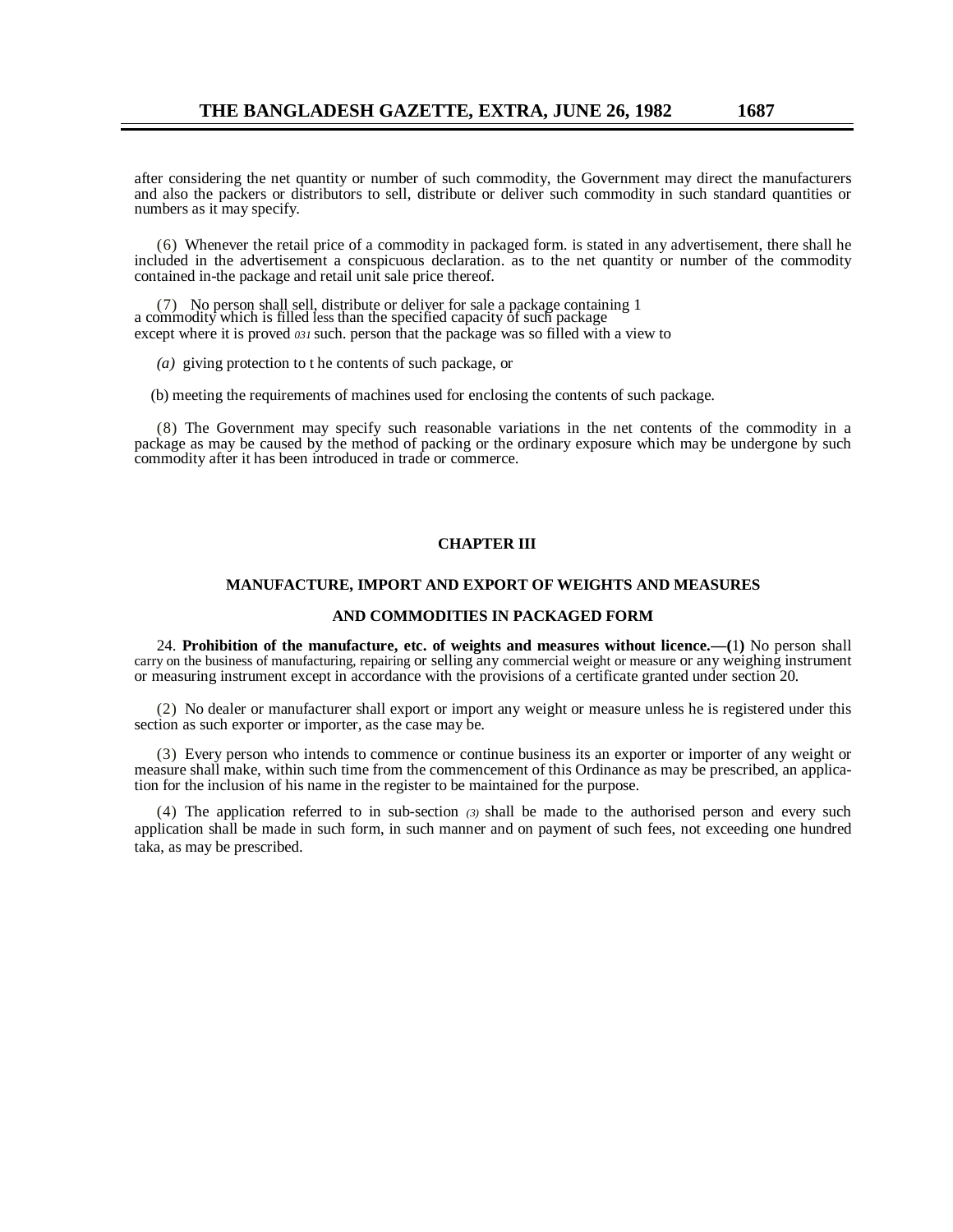(5) On receipt of an application referred to in sub-section (3), the authorised person shall enter the name of the applicant **in** the register referred to in that 0 sub-section and issue to the applicant a certificate to the effect that his name has been so entered.

(6) A certificate granted under sub-section *(5)* shall be valid tot the period specified therein and may be renewed, from time to time, for such further period as may be prescribed.

25. **Conditions under which export of non-standard weights and other goods may be allowed**.—(1) Subject to such conditions, limitations and restrictions as may be proscribed, the Government. may allow the export of any weight or measure which has been made or manufactured exclusively for export with the previous permission of I he Government notwithstanding that such weight or measure does not conform to the standards established by or under this Ordinance.

*(2)* Where any commodity in packaged form is exported and the person to whom such export is to be made so requires, the exporter may, in addition , to specifying the net contents of such package in terms Of the standard units of weight or measure established by or under this Ordinance, also specify the weight or the net Contents thereof in terms of such units of weight or measure as may be specified by the person to whom such commodity is to be exported. •

(3) Notwithstanding anything contained elsewhere in this Ordinance,, relation to any goods which are exported,

- (a) quotation of any price;
- (b) issue of any price list, invoice or cash memo;
- (c) indication of the weight or measure or number of net contents of any package on any label, carton or other thing ; and.
- (d) expression of any dimension,

may be made in accordance with any other system of weight, measure or numeration if the person to whom the export is to be made So requires.

26**. Non-metric weight or measure not to be imported**.—(1) Save as otherwise provided in sub-section (2), no weight or measure, whether singly. or as a part or component of any machine or machinery, shall be imported unless it conforms to the standards of weight or measure established by or under this Ordinance.

*(2)* Where any commodity, machinery or any part or component of any , machineries imported from a country in which the metric system of weight or measure is not in force, or **in** which such system being **in** force, such commodity, machinery, part or component of any machinery has not been made or manufactured in accordance with such system, the importer shall before making such import, make an endeavour to obtain, on such commodity, machinery, part or component, and also on the drawing thereof, the weight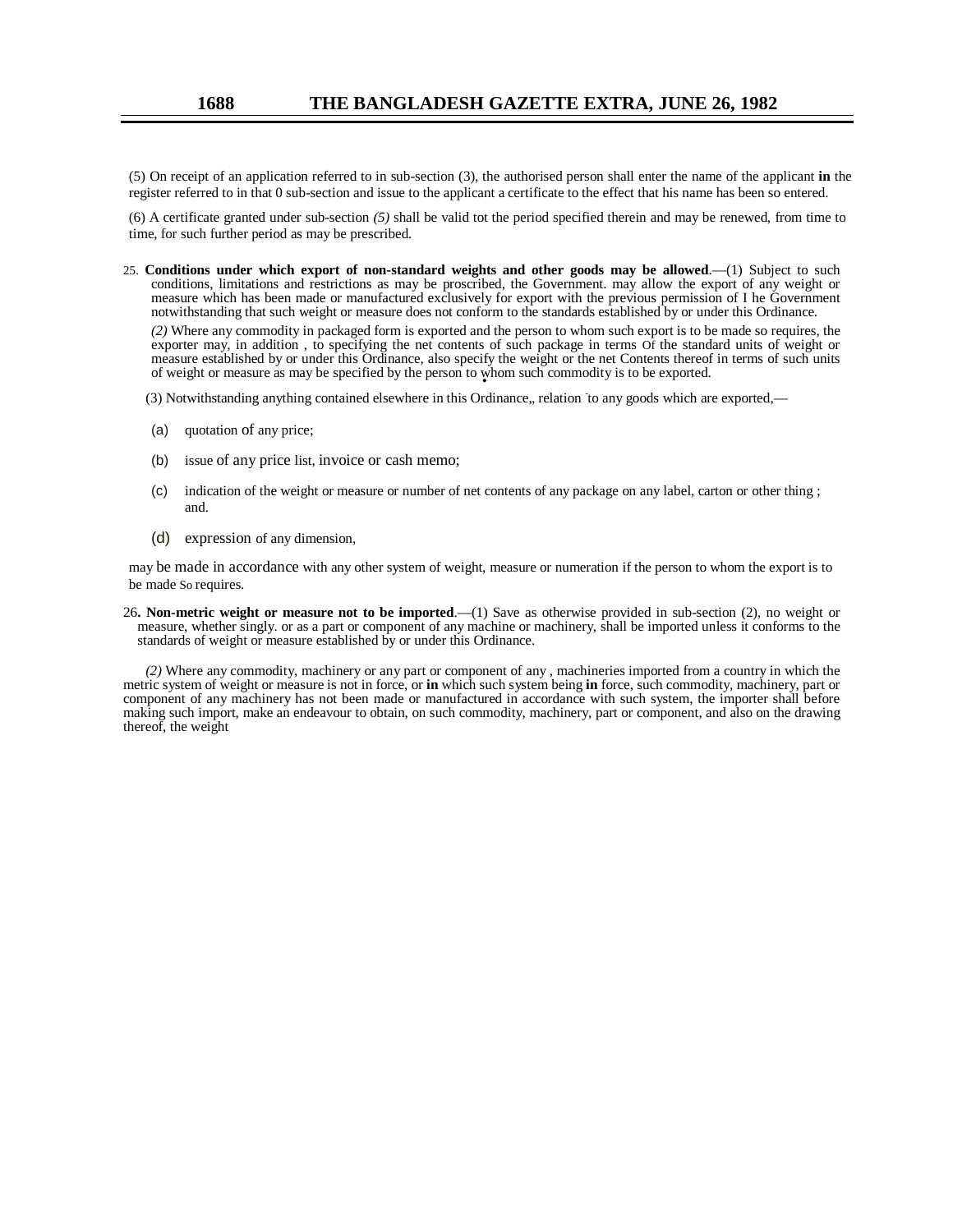or measurement thereof expressed in terms of the standard unit of weight or measure established by or under this Ordinance :

Provided that where any weight or measure has not been expressed in terms of the standard unit of weight or measure established by or under this Ordinance, on any commodity, machinery, part or component or on any drawings thereof, the importer shall, within six months from the date of import, get the weight or measure thereof expressed on such commodity, machinery, part or component and on the drawings thereof in terms of the standard unit of weight or measures established by or under this Ordinance.

27. **Prohibition of use of weights and measures other than standard weights and measures.**-(1) Notwithstanding anything contained in. any other law for the time being in force or any custom or usage or practice, no unit or measure, other than. standard weight or standard measure, shall, after the expiry of six months from the date on which this section has come into force in any area or in relation. to any goods or undertaking, be used, except as permitted under sub-section (2) in such area or in relation to such goods or undertaking in any transaction of trade or commerce or in any dealing or contract.

(2) The Government may, by notification ill I he official Gazette, permit the continuance in use, in any area in which, or in relation to any class of goods or undertaking in respect of which, this section has come into force, of such weight or measure which was in use immediately before the date of such coming into force, for such period not exceeding three years from that date, as may be specified. in the notification,

28. **Prohibition of demanding or receiving a quantity different from that determined in terms of standard weight, etc.**—Notwithstanding any custom, usage, practice or method of whatever nature to the contrary, no person shall demand or receive, or cause to he demanded or received, any quantity of goods or commodity in excess of, or less than, the quantity fixed by the contract or dealing in respect of such goods or commodity and determined in terms of a standard weight or standard measure,

29. **Power to direct like use of weights only, or measures only, in areas.**—The Government may, by notification in the official. Gazette, direct that. no transaction, dealing or contract shall be made in such area, from such date, subject to such conditions and in respect of such trade or call of trades as may be specified therein except by weight only or except by measure only,

30. **Commercial weights and measures to bear mark of denomination.**-No weight or measure shall be sold, delivered or in any manner used a4 a commercial weight or measure unless the description of the weight or measure which it purports to be is marked on t in the prescribed manner :

Provided that where, in the case of any commercial weight or measure or any class thereof. compliance with the requirement of this section is not, in the opinion of the Government, practicable, the Government may, by notification in the official Gazette, exempt such weight or measure or class from such requirement,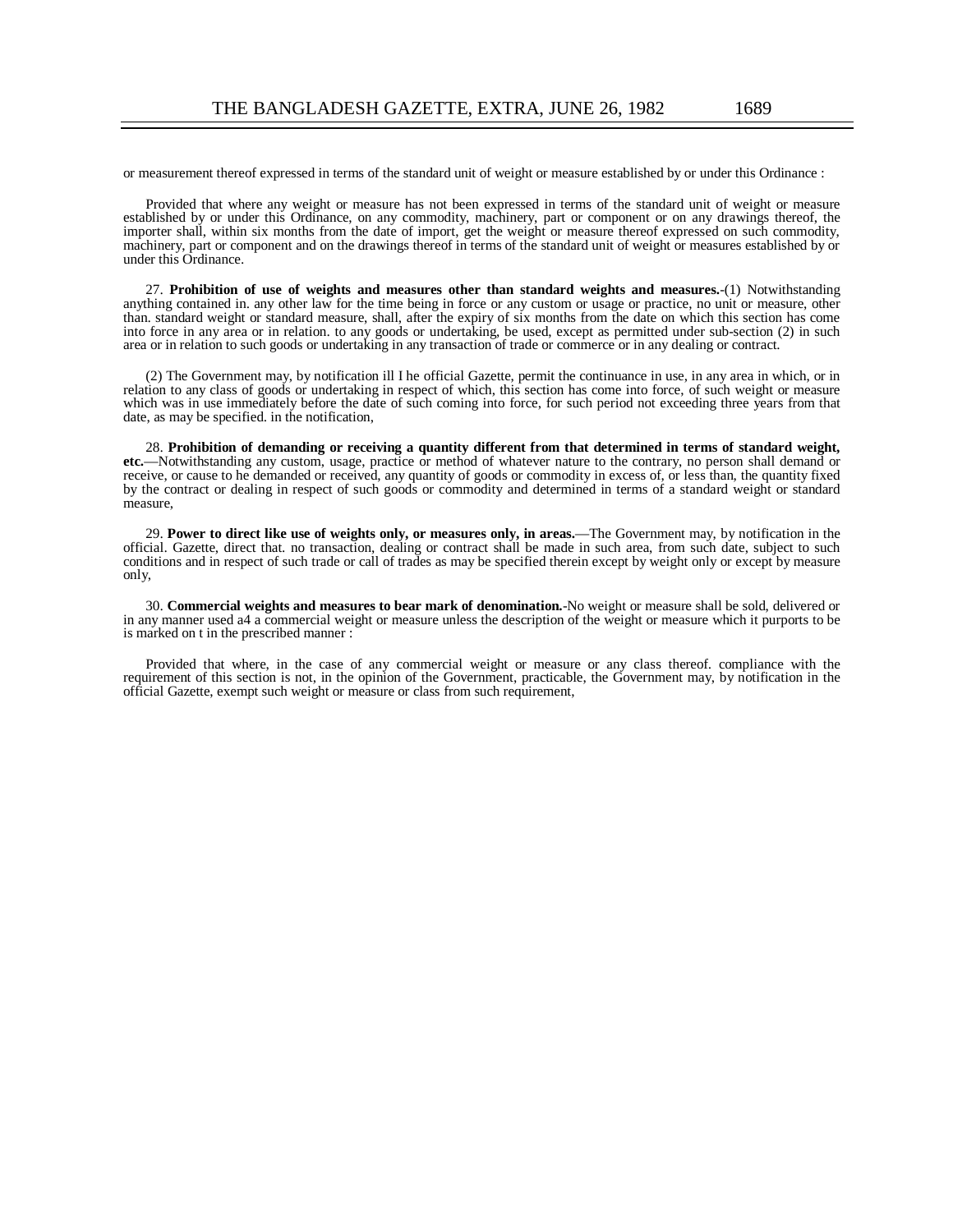31. **Prohibition of sale, etc., of unstamped commercial weights and measures**.—(I) No commercial weight or measure or weighing instrument or measuring instrument shall be sold, delivered, used or -possessed for use in any transaction of trade or commerce unless it has been verified and stall-1prd U 1he prescribed manner:

Provided that where, in th6 case of any commercial weight or measure or any class thereof, compliance with the requirement of this section is not, in the opinion of the Government, practicable, the Government may, by notification in the official Gazette, exempt such weight or measure or class from such requirement.

(2) Where any commercial weight or measure or weighing instrument or measuring instrument--

is found. in the 'possession of any track!, or any employee or agent of any trader, such trader, employee or agent shall be presumed, until the contrary is proved, to have had it in his possession for use in transaction of trade or commerce; and

is used or possessed by any employee or agent or any trader on behalf of the trader; such trader shall, Unless he proves that it was used or possessed by the employee or agent without his knowledge or consent, be also deemed to have used it or to have had it in his possession.

#### **PART V**

#### **OFFENCES AND THEIR TRIAL**

32. **Penalty for use of non-standard weights or measures**.—Whoever uses any weight or measure or makes any numeration otherwise than in accordance with the standards of weight or measure or the standards of numeration, as the case may he, established by or under this Ordinance; shall be punished with imprisonment for a term which may extend to six months, or with fine which may extend to one thousand taka, and, for the second or subsequent offence, with imprisonment for a., term which may extend to two years and also with fine.

33. **Penalty for contravention of section 8(4)**.—Except where any weight or measure is made or manufactured, with the permission of the Government, exclusively for export, every person who makes or manufactures any weight or measure \_which does not conform to the standards of weight or measure established by or under this Ordinance, shall, where such offence is not punishable under any there law relating to weights and measures for the • time being in force, be punished with imprisonment for a term which may extend to one year, or with fine which may extend to two thousand taka, or with both, and, for the second or subsequent offence, with imprisonment for a term which may extend to three years and also with fine.

34. **penalty for contravention of section 8(5).**—Except where any weight or measure is made or manufactured with the permission of the Government exclusively for export, every person who makes or manufactures any weight or measure which. bears thereon any inscription of weight, measure or number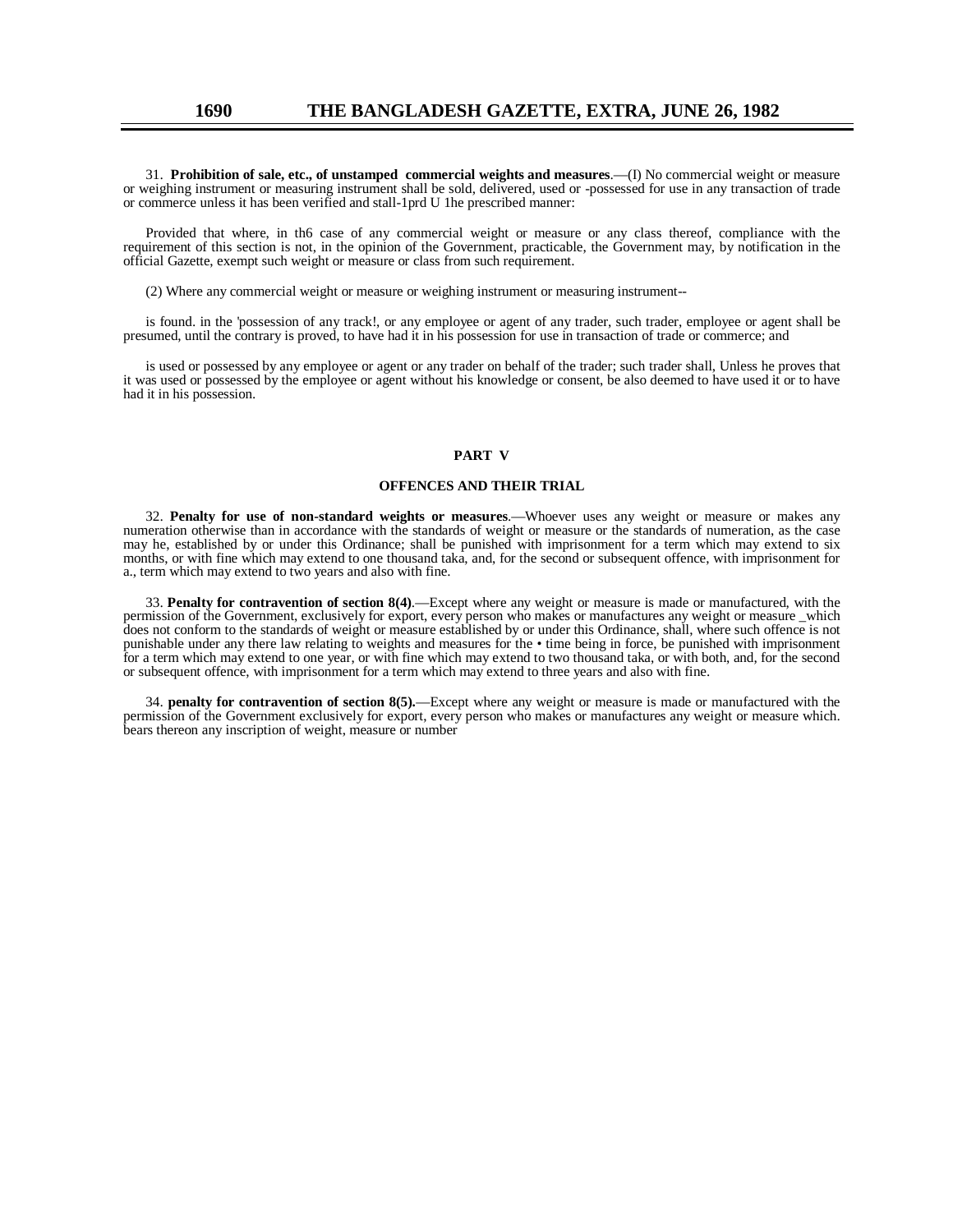which does not conform to the standards of weight or measure established by or under this Ordinance, shall, where such offence is not punishable under any other law relating to weights and measures for the time being in force, he punished with imprisonment for a term which may extend to one year, or with fine which may extend to two thousand. taka, or with both, and,. for the second or subsequent offence, with imprisonment for a term which may extend to three years and also with fine.

35. **Penalty for contravention of sections 10, 11 and 12.**—Whoever tempers with, or alters, in any way, any reference standard, secondary standard or working standard except such alteration is made for the correction of any error noticed therein on verification, shall be punished with imprisonment for a term which may extend to two years, or with line which may extend to live thousand taka, or with both.

36. **Penalty for contravention of section 16.**—Whoever obstructs the authorised person in the exercise of his powers or discharge of his functions as authorised person, or with intent to prevent or deter the authorised person from exercising his polders or discharging his functions, or in consequence of any thing done or attempted to he done by the authorised person in the lawful exercise of his powers or discharge of his functions as such, shall be punished with imprisonment for a term which may extend to two years, and, for the second or subsequent offence, with imprisonment for, a term which may extend to three years.

37. **Penalty for contravention of section 10.**—Whoever, being required by or under this -Ordinance so to do, without any reasonable excuse, omits or fails to maintain any record. or register, or being required by the authorised person, to produce any record or register for his inspection, omits or fails, with= out any reasonable excuse, so to do, shall be punished with fine which may extend to one thousand taka, and, for the second or subsequent offence, with imprisonment for a term which may extend to six months and also with fine.

38. **Penalty for contravention of section 20.**—Whoever, being required by section 20 to submit the model of any weight or measure for approval, omits or fails, without any reasonable excuse, so to do, shall be punished with fine which may extend to five thousand taka, and, for the second or subsequent offence, with imprisonment for a term which may extend to three years and also with fine,

39. **Penalty for manufacture of weights and measures unless 'approval of model is in force,**—(1) Whoever makes or manufactures any weight or measure which is, -or is intended to be, sold, distributed, delivered or otherwise transferred in the course of trade or commerce, shall, unless a certificate of approval of the model of such weight or measure granted under section 20, is in fore-s, be punished with imprisonment for a term which may extend to two years and shall also be liable to fine, and, for the second or subsequent offence, with imprisonment for a term which may extend to three years and also with fine.

(2) Whoever, without any reasonable excuse, Manufactures any weight or measures in accordance with an approved model with any material other than the material approved or recommended by the authorised person, shall be punished with' imprisonment for a term which may extend to three years also with fine.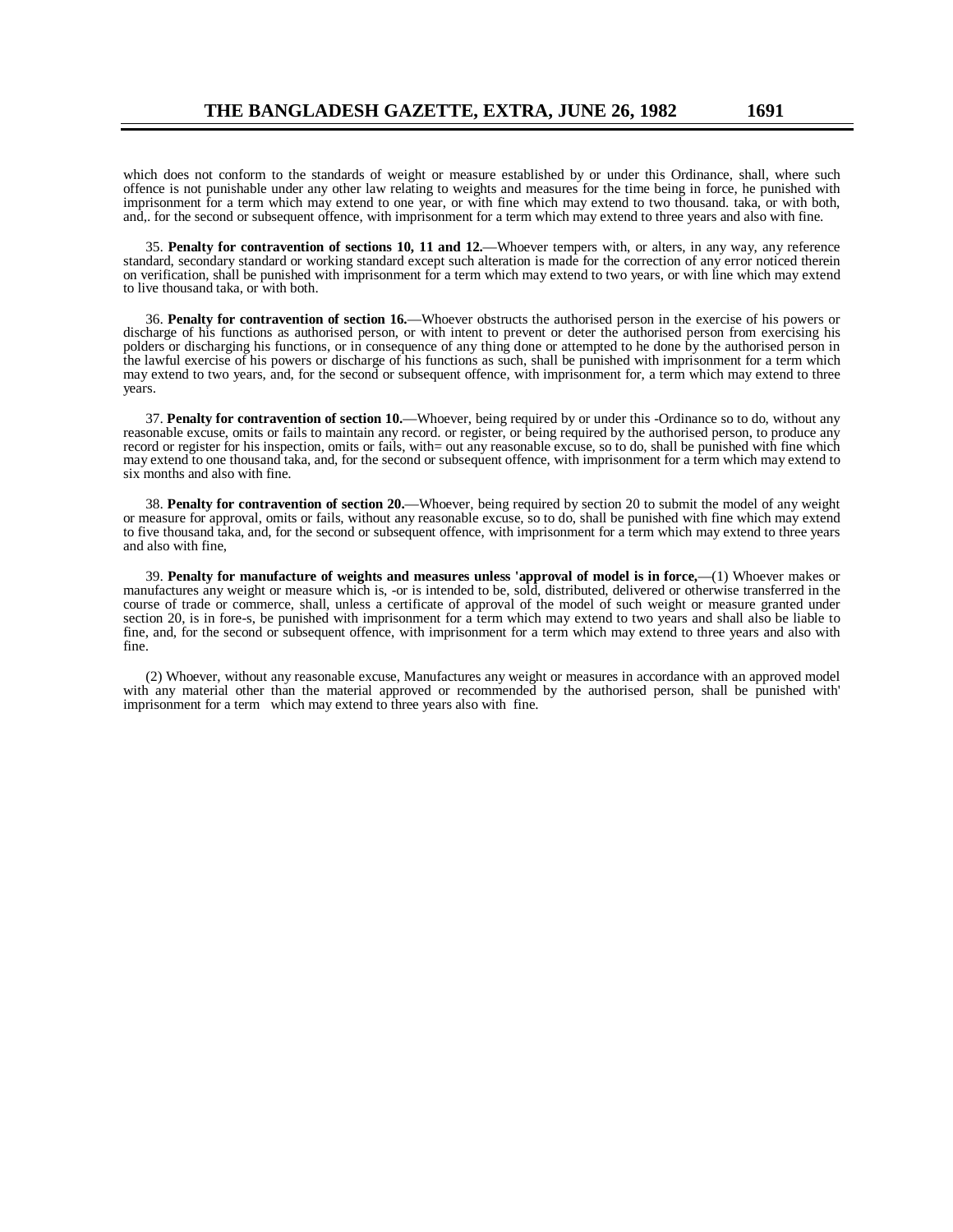### **1692 THE BANGLADESH GAZETTE, EXTRA, JUNE 26, 1982**

40. **Penalty for contravention of section 22**.—Whoever makes or manufactures, any weight or measure without complying with the requirements of section 22 shall be punished with line which may extend to live thousand taka, and, for the second or subsequent offence, with imprisonment for a term which may extend to three years and also with fine.

41. **Penalty for contravention of section 23**.—Whoever, in the course of trade or commerce, sells, distributes, delivers or otherwise transfers, or causes to be sold, distributed, delivered or otherwise transferred. any commodity in .a packaged form which does no conform to the standards of weight or measure established by or under this Ordinance, shall be punished with fine which may extend to live thousand taka, and, for the second or subsequent offence, with imprisonment for a term which may extend to three years and also with

42. **Penalty for 'contravention of section 24**.—Whoever exports or imports any weight Or measure without being registered under this Ordinance shall be punished with fine which may extend to one thousand taka, and, for the second or subsequent offence, with imprisonment for a term which may extend to six months -and also with fine.

43. **Penalty for contravention of section 25**.—Every person who exports any weight or measure or commodity in packaged form which does not conform to the standard of weight or measure' established by or under this Ordinance shall, \_except where such export has been made with the previous approval of the, Government, be punished with fine which may extend to live thousand taka, 'and, for the second or subsequent offence, with imprisonment for a term which may extend to three years and also with fine.

44. **Penalty for contravention of section 26**.—Whoever contravenes, without any reasonable excuse, the provisions of section 26, shall he punished with tine which may extend to live thousand taka, and, for the second *or* subsequent offence, with imprisonment for a term which may extend to three years and also with fine.

- 45. **Penalty for contravention of section 28**.—Whoever, in the course of any trade or commerce,—
	- *(i)* sells, delivers, or causes to *be* sold or delivered to the purchaser any quantity or number of any article or thing, less than the quantity or number contracted for *or* paid for; or
- -(ii) renders any service by weight, measure or number, less than the service contracted for or paid for; or
- (iii) demands, or causes to be demanded, or receives', or causes to he received, while buying any article or thing, any quantity or number of goods in excess of the quantity or number contracted for or paid for; or
- (iv) obtains any service in excess of the service contracted for or paid for;

shall he punished with fine which may extend to five thousand taka, and, for the second or subsequent offence, with imprisonment for a term which may extend to three years and also with fine.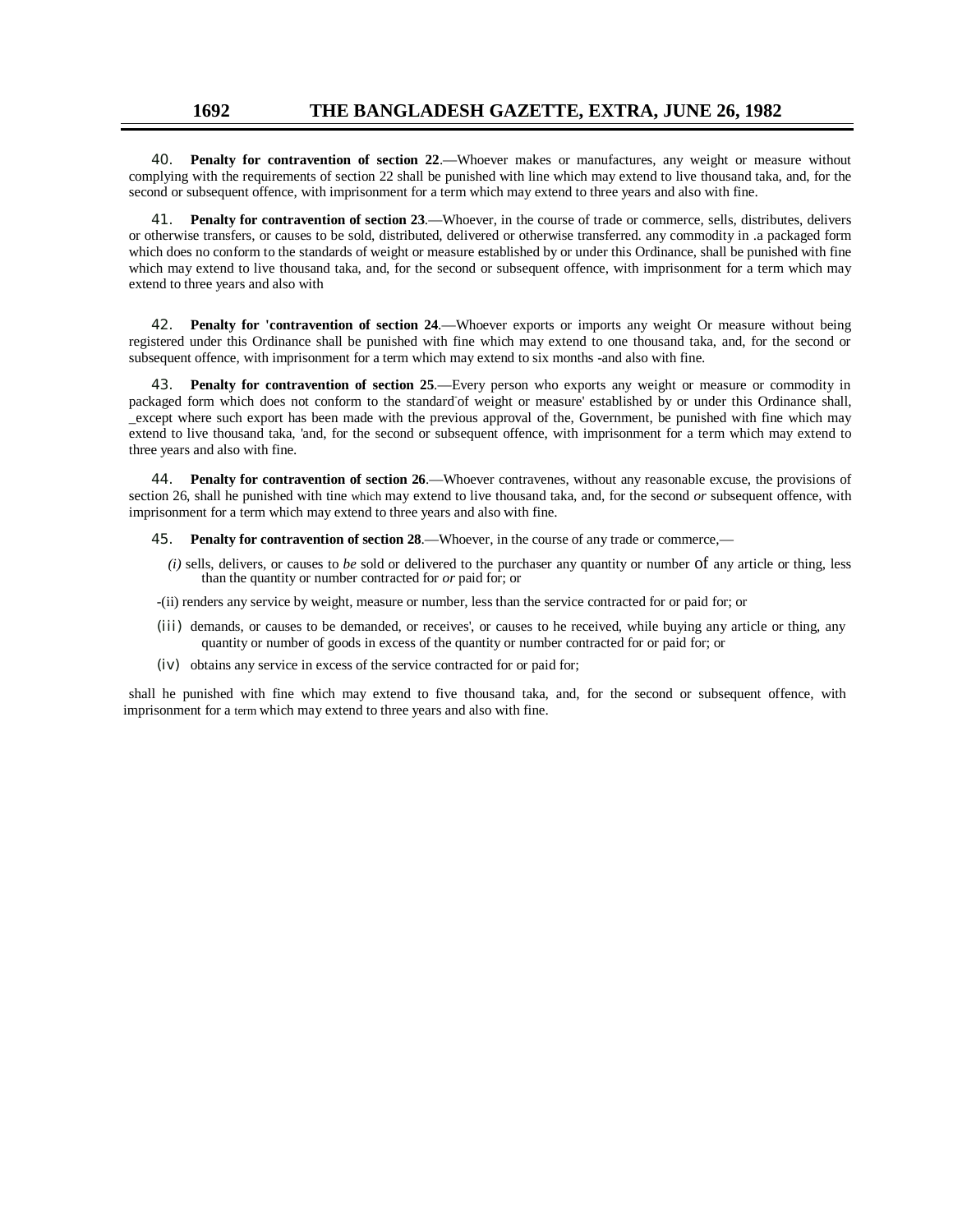"1,

46. **Penalty for contravention of section 58.**—Whoever, in the course of any trade or commerce, contravenes the provisions of section 58 shall be punished with fine which may extend to two thousand taka, and, for the second or subsequent offence, with imprisonment for a term which may extend to three years and also with line.

47. **Penalty where no specific penalty is provided.**—Whoever contravenes any provision of this Ordinance for the contravention of which no punishment has been separately provided elsewhere in this Ordinance, shall be punished with fine which may extend to two thousand taka.

48. **Presumption to be made in certain cases.**—(I) If any person, in the course of trade or commerce, uses, or causes to be used, sells, distributes, delivers or otherwise transfers, or causes to be sold, distributed, delivered or otherwise transferred, any false or unverified weight or measure, it shall be • presumed, until the contrary is proved, that he had done so with the knowledge that the weight or measure was false or unverified weight or measure.

(2) If any person makes or manufactures or has in his possession, custody or control any false or unverified weight or measure in such circumstances as to indicate that such weight or measure is likely to be used in the course of trade or commerce, it shall be presumed, until the countrary is proved, that such false or unverified weight or measure was made manufactured, possessed, held or controlled by such person with the knowledge that the same would be, or is intended to be, used in the course of trade or commerce.

49. **Penalty for personation of officials.**—Whoever personates, in any way, the Director, or the authorised person, shall be punished with imprisonment for a term which may extend to three years.

50. **Penalty for giving false information or false returns.**—(1) Whoever gives information to the authorised person which he may require or ask for in the course of his duty and which such person either knows, or has reason to believe, to be false shall be punished with imprisonment for a term which. may extend to six months, or with fine which may extend to one thousand taka, or with both.

(2) Whoever, being required by: or under this Ordinance so to do, submits a return which is false in material particulars, shall be punished with fine which may extend to two thousand taka, and, for the second or subsequent offence, with imprisonment for a term which may extend to one year and also with line.

51. **Vexatious actions**,—(1) The authorised person who knows, that there are no reasonable grounds for so doing, and yet-

(a) searches, or causes to be searched, any house, conveyance or 'place, or

(b) searches any person, or

(c) seizes any weight, measure or other movable property, shall, for every such offence, be punished with imprisonment

 for a term which may extend to one year, or with fine which may extend to two thousand taka, or with both.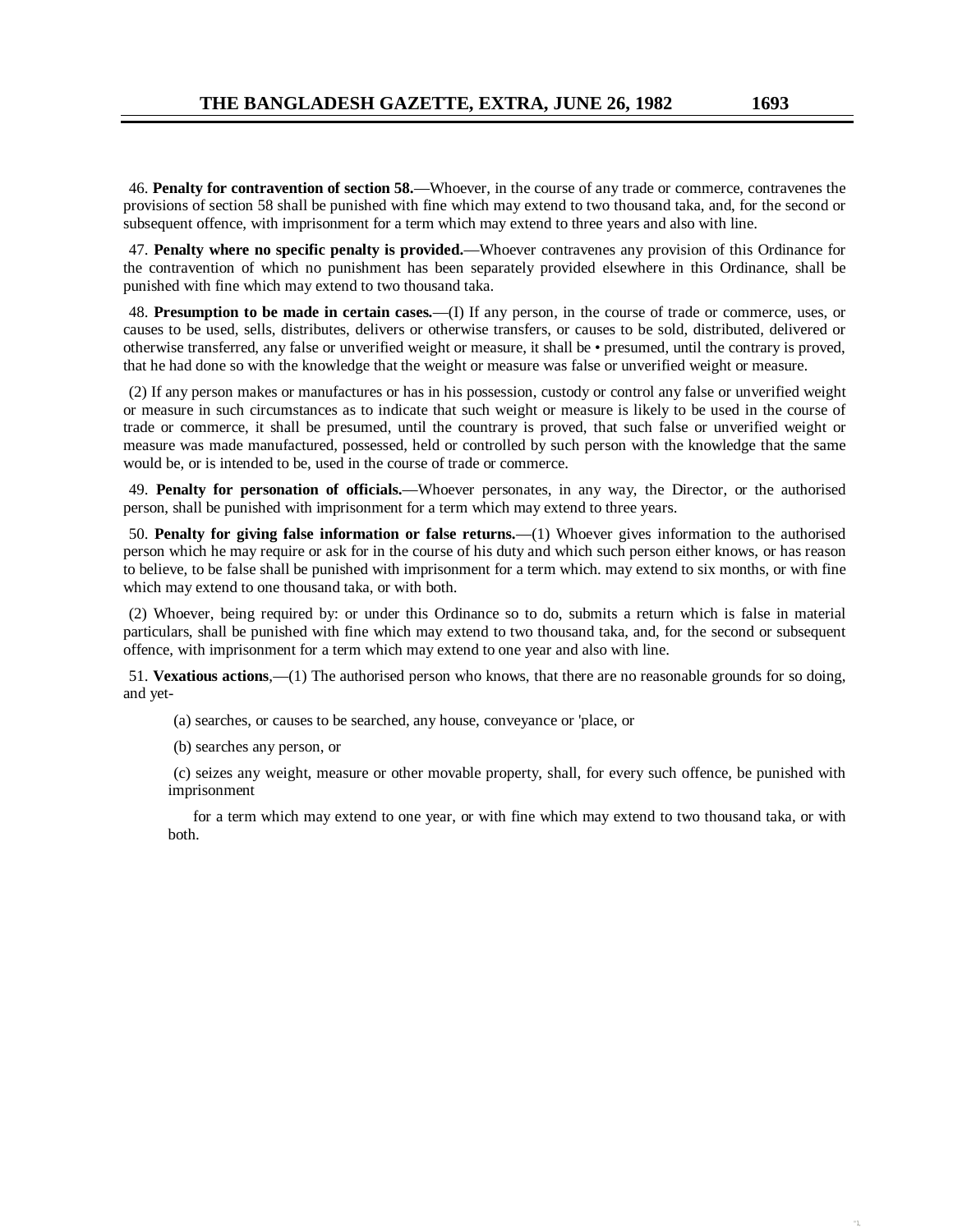*(2)* If an inspector-

- (a) wilfully verifies any weight or measure within the meaning of section 16, or
- (b) wilfully obliterates any stamp on any such weight or measure,

he shall, for every such offence, be punished with imprisonment for a term which extend to one year, or with fine which may extend to two thousand taka, 'or with both.

52. **Cognizance of offences.—**Notwithstanding anything contained in the Code of Criminal Procedure, 1898  $(Act V of 1898)$ ,-

- (a) no court shall take cognizance of an offence punishable under this Ordinance except upon a complaint in writing, made by an officer authorised by the Government in this behalf ;
- (b) no court inferior to that of *a* Metropolitan Magistrate or a Magistrate of the first class shall try any offence under this Ordinance ;
- (c) an offence punishable under section 32, section 33, section 34, section 37, section 39, section 40, section 41, section 42, section, 43, section 44, or section 46, may be tried summarily and no sentence of imprisonment for a term exceeding one year shall he passed in the case of any conviction for an offence which is summarily tried under this section.

53. **Compounding of offences,—(**1**)** Any offence punishable under section 32, section 37, section. 38, section 39, section 41, section 42, section 43, section 44, section 45, section 46, or section 47, may, either before or after the institution of the prosecution, be compounded by the authorised person or such other officer as may be specially authorised 'by the Government in this behalf, on payment for credit to the Government of such sum as the authorised person or such other officer may specify:

Provided that such sum shall not, in any case, exceed the maximum amount of the fine which may be imposed under this Ordinance for the offence so compounded.

(2) Nothing in sub-section (1) shall apply to a person who commits the same or similar offence within a period of three years from the date on which the first offence committed by him was compounded.

*Explanation.—For* the purposes of this sub-section, any second or subseq<sup>u</sup>ent offence committed after the expiry of a period 'of three years from the date on which the offence was previously compounded shall be deemed to be a first offence:

(3) Where an offence has been compounded under sub-section (1), no proceeding or further proceeding, as the case may be, shall be taken against the offender in respect of the offence so compounded, and the offender, if in custody, shall be discharged forthwith.

( 4) No offence under this Ordinance shall be compounded except as provided by this section.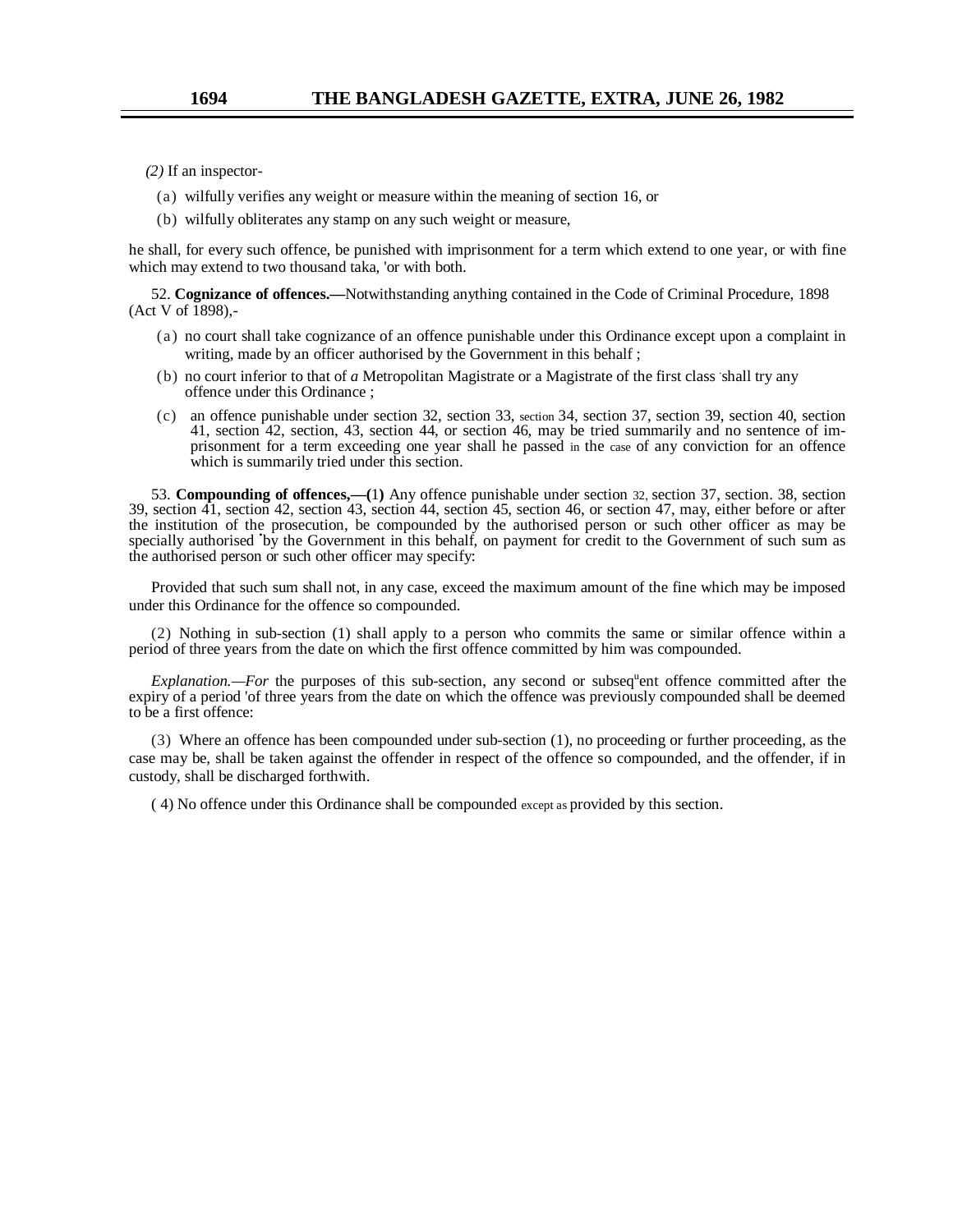**54. Offences by companies, and proceedings against them**.—(1) ff the person committing an offence under this Ordinance is a company, every person who, at the time the offence was committed, was in charge of, and was responsible to, the company for the conduct of the business of the company as well as the company, shall he deemed to be guilty of the offence and shall be liable to be proceeded against and punished accordingly :

Provided that nothing contained. in this sub-section shall render any such person liable to punishment if he proves that the offence was committed without his knowledge or that he has exercised all due diligence to prevent the commission of such offence.

(2) Notwithstanding anything contained in sub-section (1), where an offence under this Ordinance has been committed by a company and it is proved that the offence has been committed with the consent or connivance of, or is attributable to the neglect on •the part of, any director, manager, secretary or other officer, he shall also be deemed to be guilty of that offence and shall be liable to be proceeded against and punished accordingly.

*Explanation.-For* the purposes of this section,—

*(a)* "company" means any body corporate and includes a firm or other association of individuals ; and

*(b)* "director", in relation to a firm, means a partner in the firm.

**55. Provisions of Penal Code not to' apply, to any offence under this Ordinance**.—The provisions of the Penal Code (Act XLV of 1860), shall not. in so far as such provisions relate to offence with regard to weights and measures, apply to -any offence which is punishable under this Ordinance.

#### **PART VI**

#### **MISCELLANEOUS**

**56. Survey and statistics**.-The Government, may make, or cause to be made, such surveys and collect, or cause to be collected, such statistics as it may consider necessary with a view to ascertaining the extent to which any standard of weight, measure or numeration established by or under this Ordinance has been implemented in any area or in relation to any class of undertaking, users or goods and it shall be the duty of every person using weight or measure or making any numeration to render such assistance as the person making such survey or collecting such statistics may require.

**57. Delegation of powers.—**The Government may, by notification in the official Gazette, direct that such of its powers under this Ordinance or the rules made thereunder shall, as may be specified in the notification, be exercisable also by such authority or person as may he so specified.

58. **Prohibition of quotations, etc., otherwise than in terms of standard units of, weights and measures or numeration**.-No person shall, in relation to any goods, thing or service,-

 *(a)* quote, or make announcement of, whether by word of month or otherwise, any price or charge, or

(b) issue or exhibit any price list, invoice, cash memo or other decument, or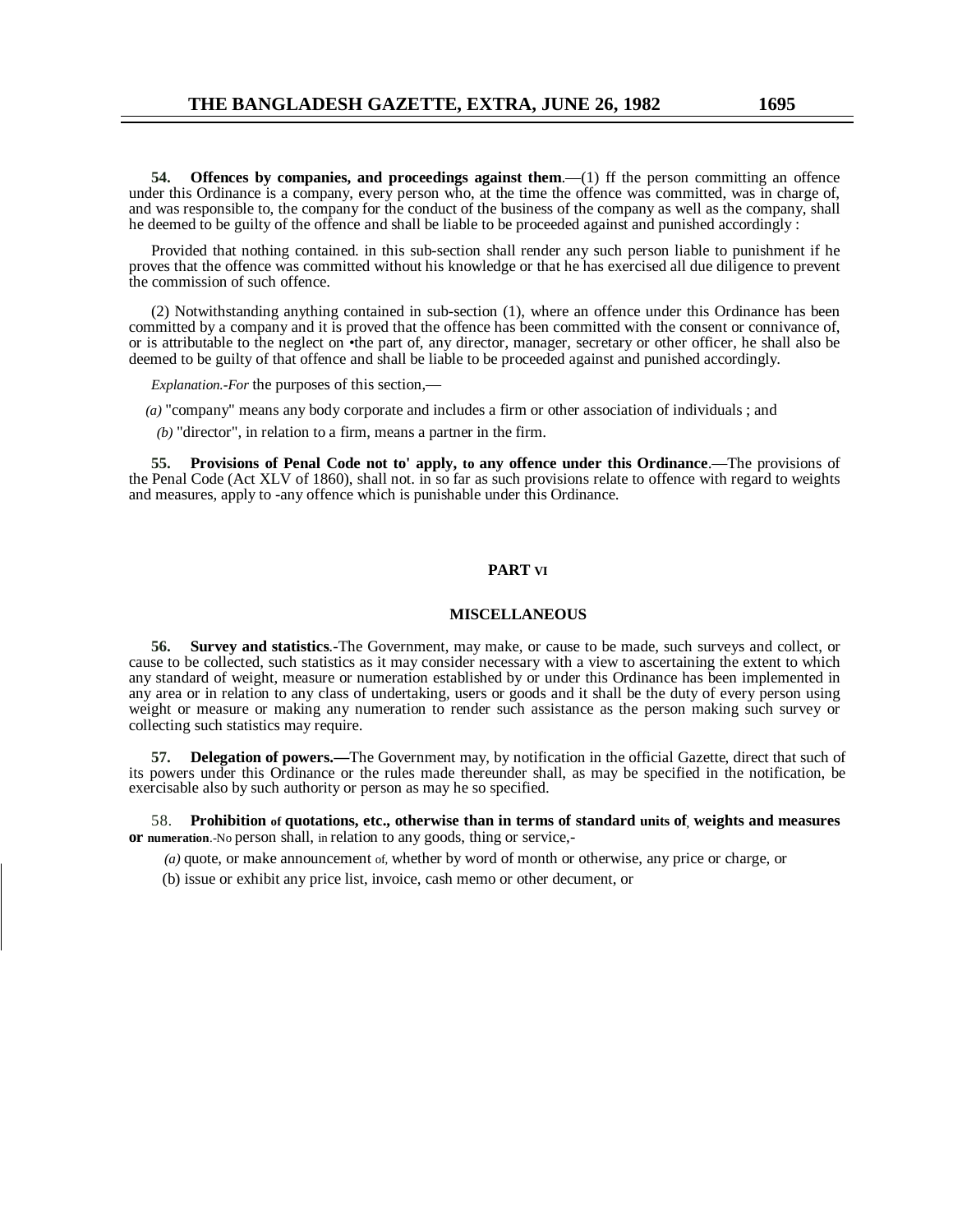- (c) prepare or publish any advertisement, poster or other documents, or
- (d) indicate the contents or any package either on itself or on any label, carton, or other thing, or
- (e) indicate the contents on any container, or

*(f)* express any quantity or dimension,

otherwise than. in. accordance with. the standard unit of weight, measure or numeration.

59. **Custom, usage, etc., contrary to standard weight, measure or numeration to he void.-** Any custom, usage, practice or method of whatever nature which permits a person to demand, receive, or cause to be demanded or received any quantity of article, thing or service in excess of, or less than, the quantity specified by weight, measure or number in the contract or other agreement in relation to the said article, thing or service shall he void.

60. **Non-metric weight or measure not to be mentioned in any document etc**- (1) No unit. of weight, measure or numeration shall, after the commencement of this Ordinance, be stated in any enactment, notification, rule, order, contract, deed or other instrument in terms o f any unit of weight, measure or numeration other than that of a standard unit of weight, measure or numeration.

**(2)** On and from the commencement of this Ordinance, no weight, measure or number other than the standard weight, measure or number shall be used in, or form the basis- of, any contract or other agreement in relation to any national or international trade or commerce:

Provided that, in relation 'to any goods which are exported, the weight, measure or number of such goods may he indicated thereon, or in. any contract, in addition to the standard units of weight,' measure or numeration, in accordance with any other system of weight, measure or numeration if the person to whorl the export is to be made so requires:

(3) Any contract or other agreement in contravention of the provisions of sub-section *(2)* shall he void.

(4) No written record of the results of any measurement shall be maintained in any unit other than the standard unit measure or numeration established by or under this Ordinance.

61. **Training Centre.-(***1***)** The Government may establish a Centre to be known as the Metrology Training Centre (hereafter referred to as the "Centre") for imparting training in scientific, technical, legal and administrative aspects of Metrology.

(2) The management and control of the affairs of the Centre shall be vested in such person or authority as the Government may direct and shall be carried out in such manner as may he prescribed.

(3) The Government may' provide the Centre with such teaching staff and other employees and with such equipments and other facilities as it may think fit to enable the Centre to function efficiently.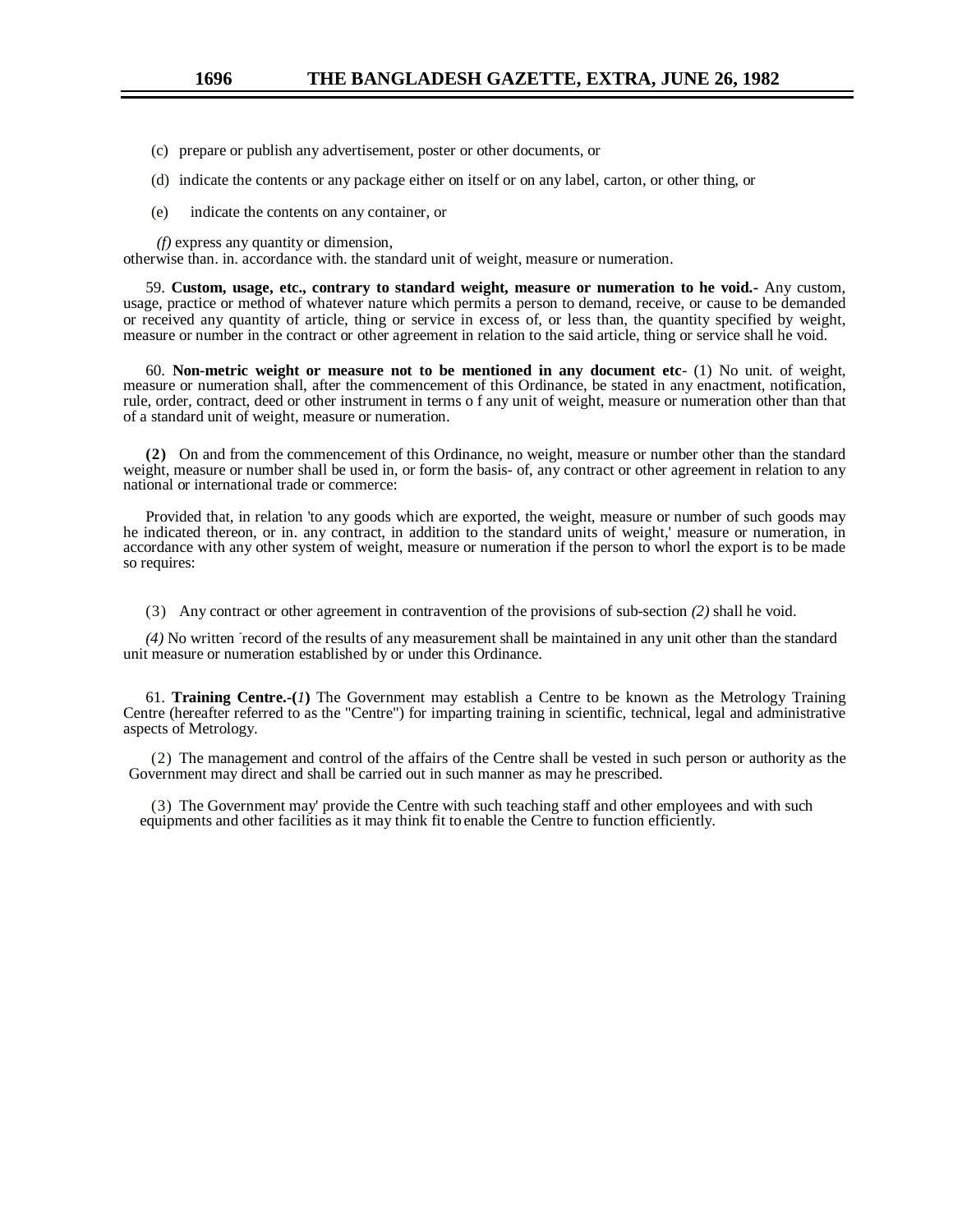(4) The course and. curricula for training and the period. for which the training may be imparted thereat, for each course shall be such as may be specified by the Government from time to time.

(5) The Government shall specify the minimum qualification which a person shall possess in order to be eligible for admission to the Centre for receiving training thereat and different qualifications may be specified for different courses and training imparted at the Centre.

(6) The Government or any corporation or private organisation may depute, in such batches as may be convenient to the Centre, employees of or above the rank of an Inspector for receiving training at the Centre and the Government may also arrange for the training, at the Centre, of such other persons as it may think fit.

(7) Where the Government is of the opinion that in addition to the training iparted at the Centre it is necessary to impart to an employee, not below the rank of an. Inspector, further specialised training which is not provided for at the Centre, it may send such employee to such other place, authority or institution within the country or abroad as it may think lit for receiving such specialised training.

62. **Appeals.—(1)** Subject to the provisions of sub-section (2), any person aggrieved by an order made under section 16 or section 20 may prefer an appeal against such order to the Government. -

(2) Every such appeal shall be preferred within sixty days from the date on which the impugned order was made:

Provided, that the appellate authority may, if it is satisfied that the appellant was prevented by sufficient cause from preferring the appeal within the said period of sixty days, permit the appellant to prefer the appeal within a further period of sixty days.

(3) On receipt of any such appeal, the appellate authority shall, after giving the parties to the appeal a reasonable opportunity of being heard and after making such inquiry as it deems proper, make such order as it may think fit, confirming, modifying. or reversing, the order appealed against or may send hack the case with such direction as it may think fit for a fresh order after taking additional evidence, if necessary.

(4) Every appeal shall be preferred on payment of such fees, not exceeding twenty-five, taka, as may he prescribed.

(5) The Government may, on its own motion or otherwise, Lt11 for and examine the record of any proceeding (including a proceeding in appeal) in which any decision or order has been made, for the purpose of stisfying itself as to the correctness, legality or propriety of such. decision or order and may pass such order thereon as it may think fit.:

Provided that no decision or order shall be varied under this sub-section so as to prejudicially affect any person unless such person has been given a reasonable opportunity of showing cause against the proposed action.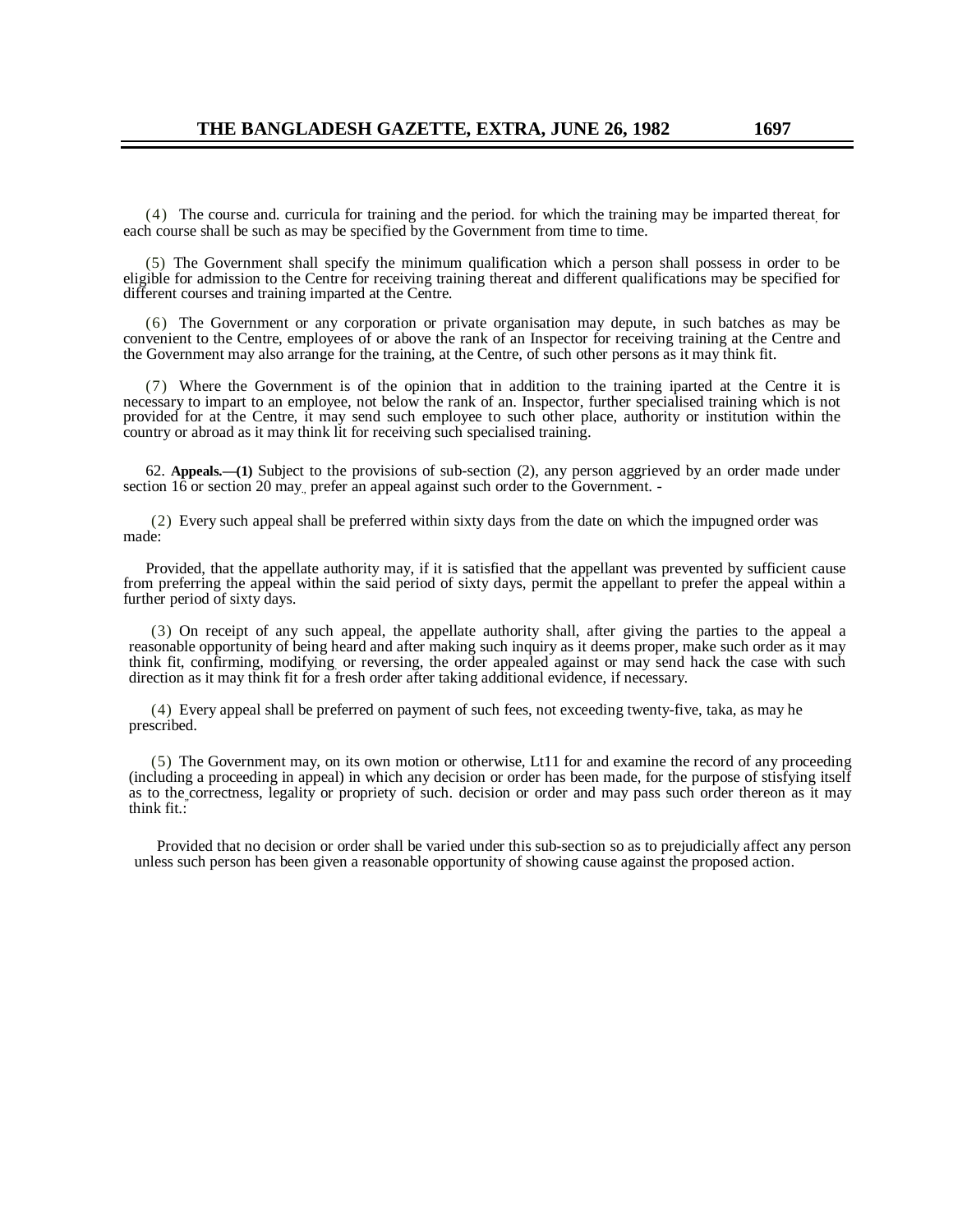### **1698 THE BANGLADESH GAZETTE, EXTRA, JUNE 26, 1982**

- 63. **Levy of fees---(**1**)** The Government may, by rule made under section 64, specify such fees, not exceeding,—
	- (a) one thousand taka, for the approval of the model of any weight or measure intended to be made or manufactured for sale, purchase, distribution or delivery in the course of any trade or commerce;
	- (b) five hundred taka, for the verification and stamping of a set of weight or measure of the commercial category;
	- (c) three hundred taka,. for the verification and stamping of a set of weight or measure of the working category;
	- (d) one taka, for every one hundred works or less, for the grant of copies of any document, not being a document of a confidential nature;
	- (e) twenty-live taka, for the registration of exporters or importers *of* weights and measures;
	- (f) twenty-five taka, for any appeal preferred under this Ordinance.

(2) No approval, verification or stamping shall be made, copy granted, registration made or appeal entertained unless the fee prescribed therefor under sub-section (1) has been paid.

64. **Power to make rules—(/)** The Government may, by notification in the official Gazette, make rules to give effect to the provisions of this Ordinance.

(2) In particular, and without prejudice to the generality of the foregoing power, such rules may provide for all or any of the following matters, namely

(a) supplementary, derived, special or other units of weight or measure, standard symbols or definitions, as recommended by the General Conference on Weights and Measures or the International Organization of Legal Metrology ;

(b) multiples and sub-multiples of, and physical constants, ratios or coefficients in relation to units' of weight or measure, as recommended by the General Conference on. Weights and Measures or the International Organization of Legal Metrology ;

(c) denominations of decimal multiples and sub-multiplex of numerals and the manner in which they shall be written;

(d) periodical intervals at which the accuracy of the objects or equipment referred to in sections 7 and 8 shall be certified ;

(e) the physical characteristics, configuration, constructional details, materials, equipment, performance, tolerances, methods or procedures of tests in relation to weights or measures ;

(f) the conditions, limitations and restrictions under which non-standard weights or measures may he manufactured for export or may be exported ;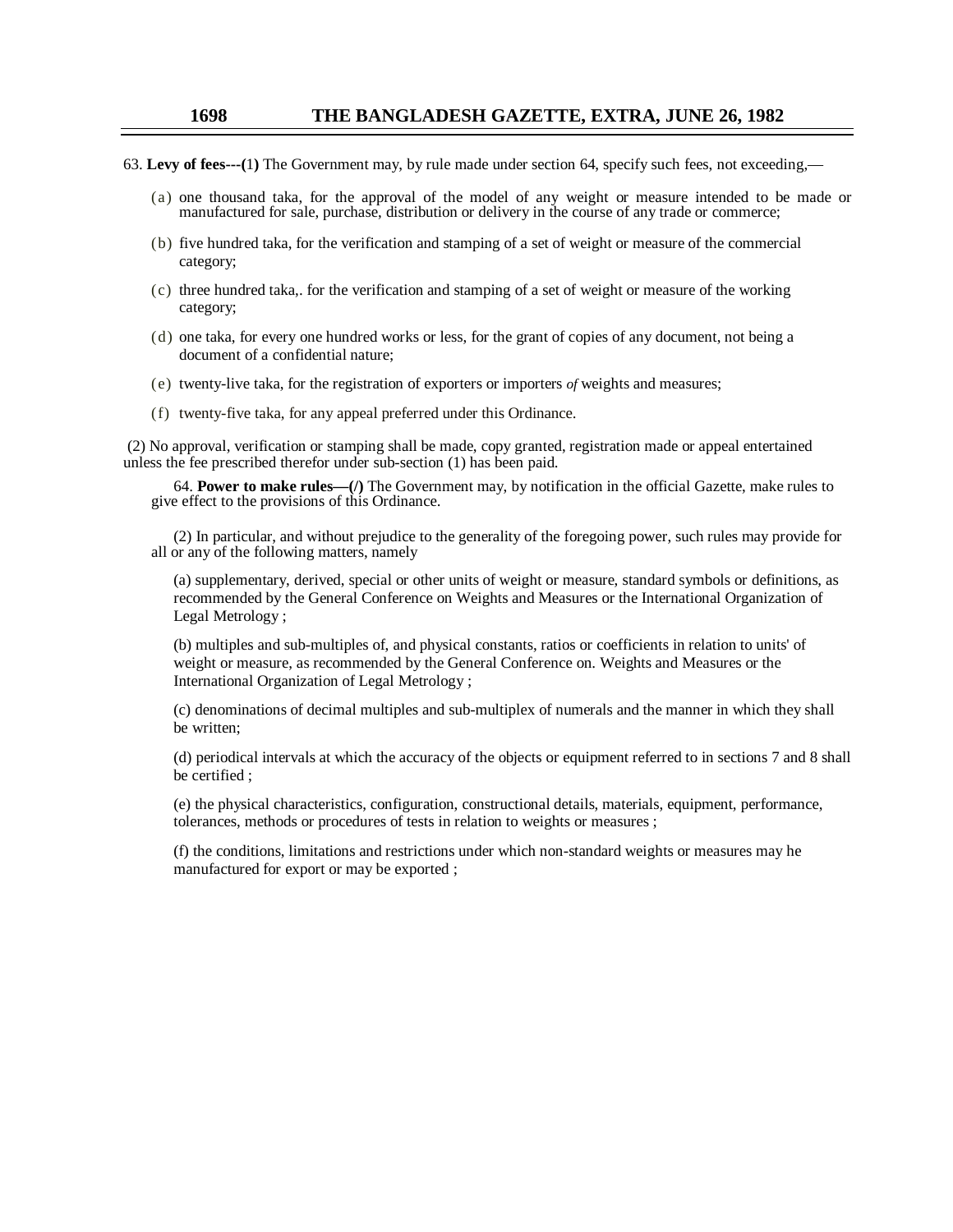(g) class of goods or undertakings in relation to which, or class of users in relation to whom, no transaction, dealing or contract shall be made or had except by specified weight, measure or number ;

(h) The manner of declaration of the contents of a package and specification of the unit of weight, measure or number in accordance with which the retail sale price shall be declared on the package ;

(i) the standard quantities or number in which commodities may be packed ;

(j) the reasonable variations in the net contents of a packaged commodity which may be caused by the method of packing or ordinary exposure ;

(k) the classes of weights or measures which. would fall in the first category or the second category ;

(l) the special seal by which weights or measures of the first category shall he stemped ;

(m) the form and manner in which and the time within which applications for inclusion of a name in the register of exporters and importers of weights and measures shall be made ;

(n) the period for which certificate of registration of an exporter or importer of weights or measures may be renewed ;

(o) the scales in accordance with which lees may he collected under section 63 ;

(p) any other matter which is required to be, or may- he, prescribed ;

65. **Repeal and savings**.-(1) The enactments specified below shall stand repealed in an area in which or in relation to any class of .goods or undertakings or weights and measures or users of weights and measures in respect of which this Ordinance comes into force

(a) the Weights and Measures of Capacity Act, 1871 (X.XX1. of 1871).

(b) the Measures of Length Act, 1889 (11 of 1889) ;

(c) the Standards of Weight Act, 1939 (IX of 1939) ; and

(d) the Weights and Measures (Metric System) Act, 1967 (V of 1967f;

(2) If, immediately before the commencement of this Ordinance, any provision thereof in any area or in relation to any class of goods or undertakings, there is in force in that area or in relation to that class of goods or undertakings any law which corresponds to this Ordinance or to any such provision thereof and which is not repealed by sub-section *(1)* that corresponding law shall stand repealed.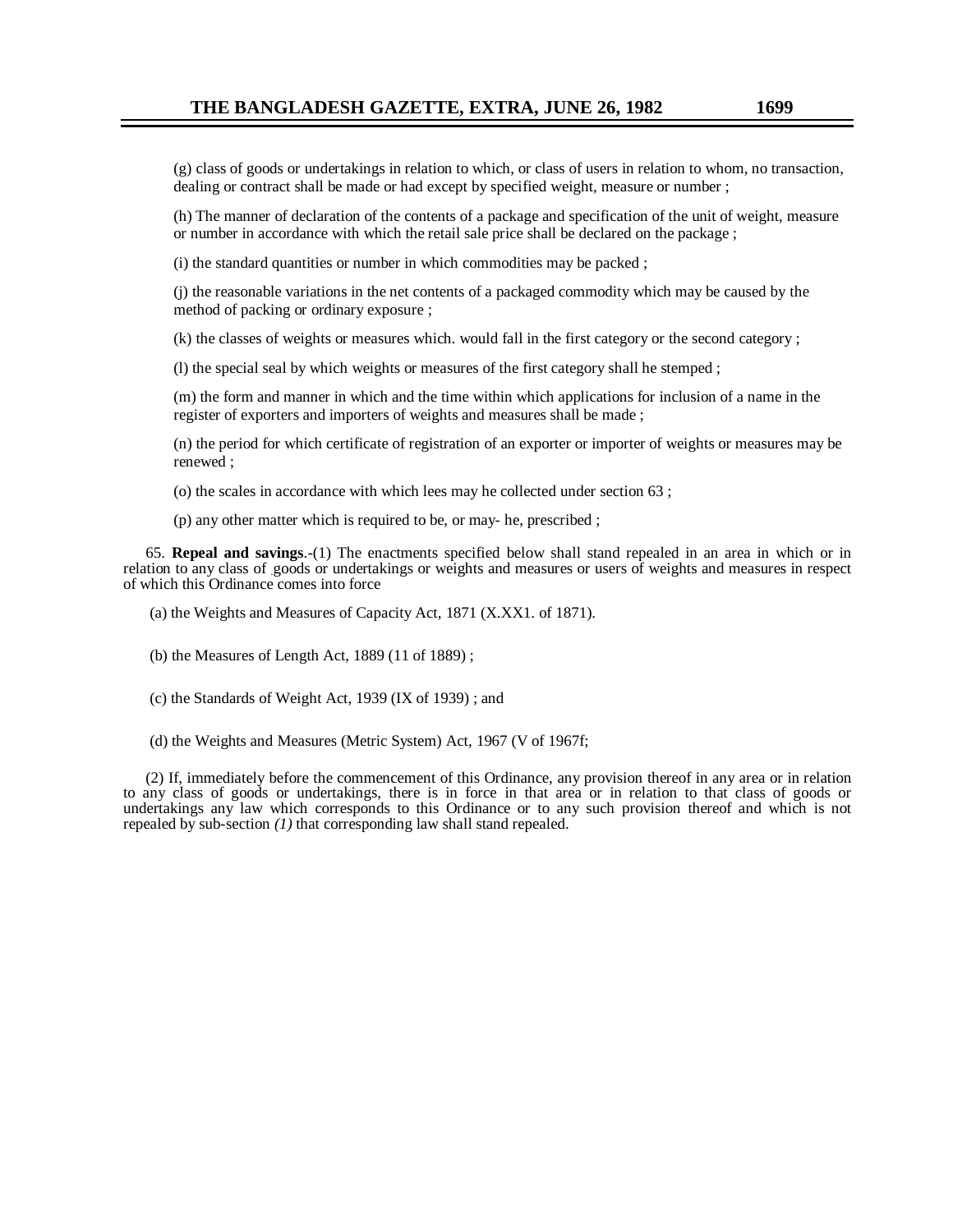### **THE SCHEDULE**

*(see* section 9)

# **(1) MASS :**

| 1 grain                | $= 0.000064798.91$            | kilogram     |  |
|------------------------|-------------------------------|--------------|--|
| 1 tola                 | $= 0.011$ 663 303 8           | Kilogram     |  |
| 1 seer                 | $=0.933104304$                | kilogram     |  |
| 1 maund                | $=$ 37.324 172 16             | kilogram     |  |
| 1 ounce (troy)         | $= 0.031$ 103 476 8           | kilogram     |  |
| 1 pound (avoirdupois)  | $= 0.45359237$                | kilogram     |  |
| 1 hundred weight (UK)  | $= 50.802$ 345 44             | kilogram     |  |
| 1 hundred weight (USA) | $= 45.359237$                 | kilogram     |  |
| $1$ ton. (UK)          | $=1016.0469088$               | kilogram     |  |
| 1 ton (USA)            | $= 907.18474$                 | kilogram     |  |
| (2) LENGTH:            |                               |              |  |
| 1 inch                 | $=0.0254$                     | metre        |  |
| 1 root                 | $= 0.304 8$                   | metre        |  |
| 1 yard                 | $=0.9144$                     | metre        |  |
| 1 mile                 | $=1609344$                    | metre        |  |
| 1 nautical mile (UK)   | $=1853.18$                    | metre        |  |
|                        | For Survey of Bangladesh only |              |  |
| 1 foot                 | $=0.304799$                   | metre        |  |
| $(3)$ AREA:            |                               |              |  |
| 1 square inch          | $= 0.000$ MS. 16              | square metre |  |
| 1 square foot          | $=0.09290304$                 | square metre |  |
| 1 square yard          | $=0.83612756$                 | square metre |  |
| 1 square mile          | $= 2589988.110336$            | square metre |  |
|                        | For Survey of Bangladesh only |              |  |
| 1 square foot          | $=0.092903$                   | square metre |  |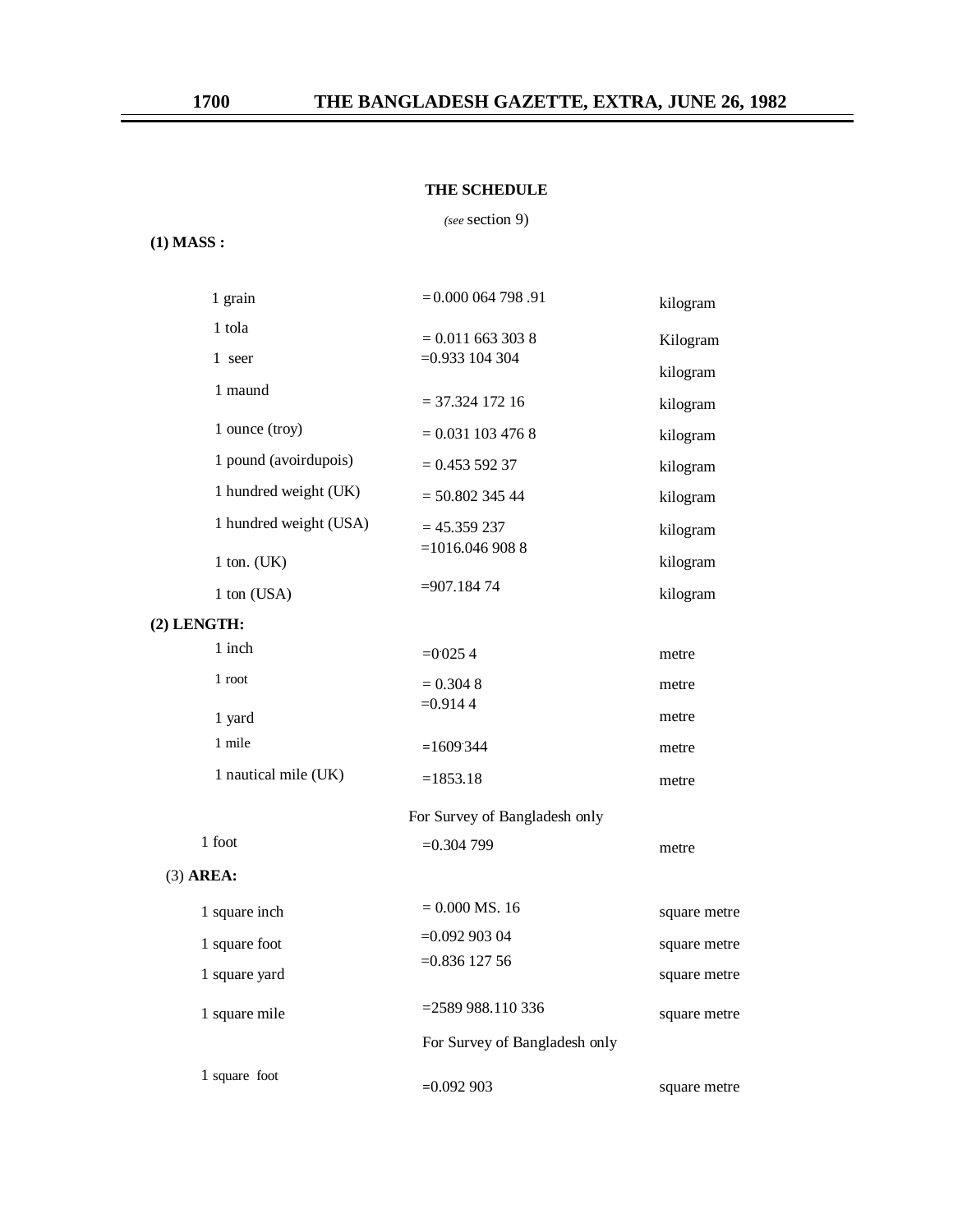| 1 acre                       | $=$      | 4046.846                |         | 8           | square metre |
|------------------------------|----------|-------------------------|---------|-------------|--------------|
|                              | $=$      | 0.404 684 58            |         |             | hectare      |
| (4) VOLUME :                 |          |                         |         |             |              |
| 1 cubic inch                 | $=$      | 0.000                   |         | 160 387 064 | cubic metre  |
| 1 cubic foot                 | $=$      | 0.023                   |         | 316 846 592 | cubic metre  |
| 1 cubic yard                 | $=$      | 0.764 554 857 984       |         |             | cubic metre  |
| 1 gallon $(UK)$              | $\equiv$ | 0.004                   | 546 087 |             | cubic metre  |
|                              | $\equiv$ | 4.546                   | 987     |             | litre        |
| gallon (USA)<br>$\mathbf{1}$ | $\equiv$ | 0.003                   |         | 785 411 784 | cubic metre  |
|                              | $\equiv$ | 3.785                   | 411 784 |             | litre        |
| 1 bushel (USA)               | $=$      | 0.035                   |         | 239 070 17  | cubic metre  |
| $(2 150.42$ cubic inches)    |          |                         |         |             |              |
| barrel (for petroleum)<br>1  | $\equiv$ | 0.158 987 294 928       |         |             | cubic metre  |
| acre-foot"<br>1              | $=$      | 233.482<br>$\mathbf{1}$ |         |             | cubic metre  |

### (5) **TEMPERATURE :**

| 1 degree Fahrenheit | $= 9/5$ T-459.67 kelvin (K)                                                                       |
|---------------------|---------------------------------------------------------------------------------------------------|
| 1 degree Celsius    | $T = T - 273$ . 15 kelvin (K)                                                                     |
| 1 degree kelvin     | $=\Theta$ + 273.15 degree Celsius ('C)<br>= $5/9$ (t+459.67) degree Fahrenheit. ( <sup>O</sup> F) |

Where T=Temperature in kelvin :  $\Theta$ =Temperature in Celsius and t=Temperature in Fahrenheit.

# **(6).FORCE :**

| 1 pound-force | $= 4.4482216152605$ newton |  |
|---------------|----------------------------|--|
| 1 poundal     | $= 0.138254954376$ newton  |  |

### **(7) PRESSURE :**

| 1 barometric inch of mercury | $=$ 3 386.388 640 341 pascals |
|------------------------------|-------------------------------|
| 1 I inch of water            | $= 249.08891$ pascals         |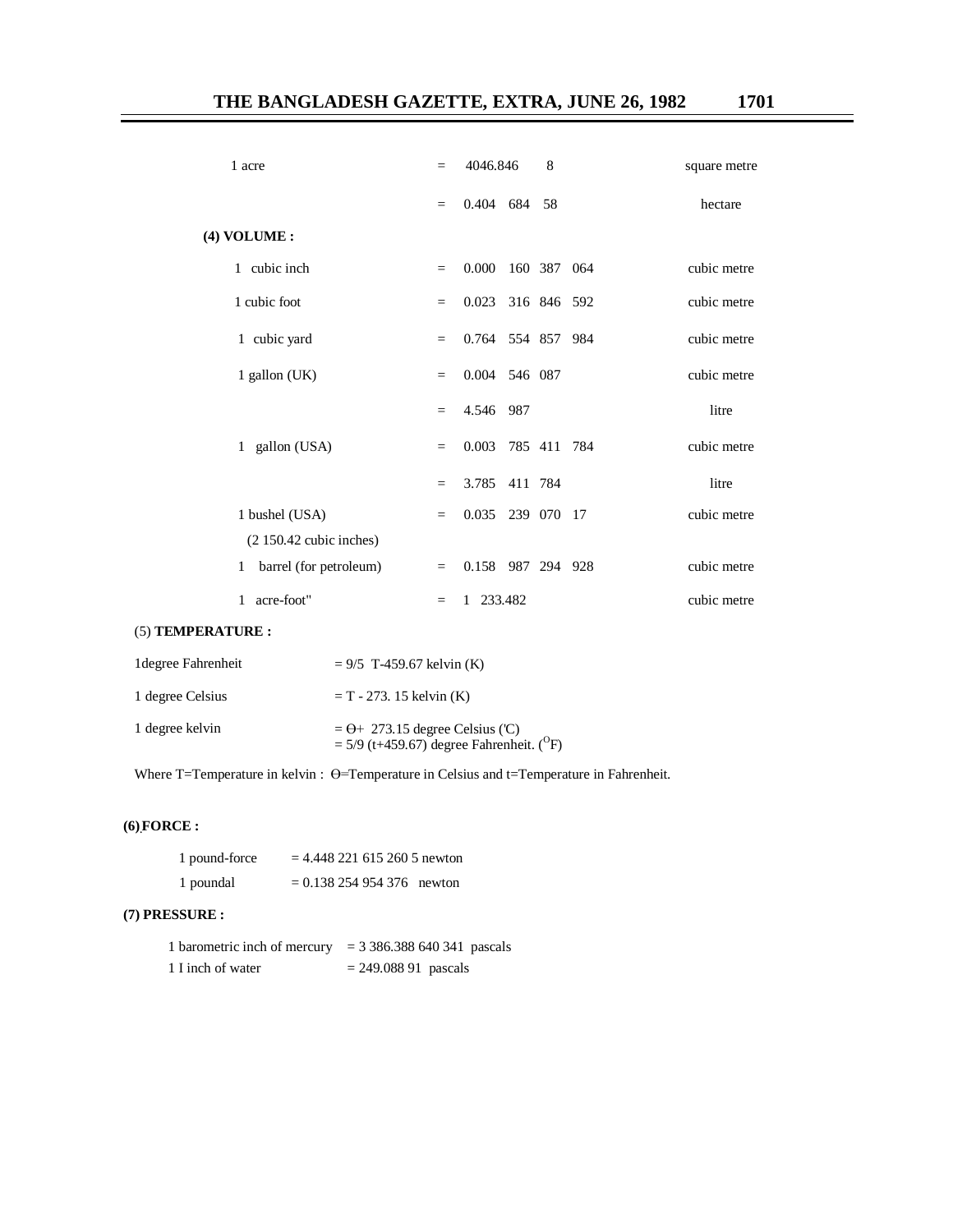### **(8) ENERGY :**

|     | 1 British thermal unit.  | $= 1$ 055.055 852 62        | joules |
|-----|--------------------------|-----------------------------|--------|
|     | 1 foot-pound-force       | $=$ 1.355 817 948 331 400 4 | joules |
| (9) | <b>POWER:</b>            |                             |        |
|     | 1 horse-power (UK)       | $= 745.69987158227022$      | watts  |
|     | 1 horse-power (European) | $= 735.498.75$              | watts  |
|     | 1 ton or refrigeration   | $=$ 3516.852 842 67         | watts  |

*DACCA The 24th June 1982*

**H M ERSHAD, ndc, psc.** LIEUTENANT GENERAL *Chief Martial Law Administrator*

> SHAMSUR RAHMAN *Deputy Secretary*

Printed by Khandker Obaidul Muqtader, Superintendent, Bangladesh Government Press, Dacca. Published by the Assistant Controller, Bangladesh Forms and Publications Office, Dacca